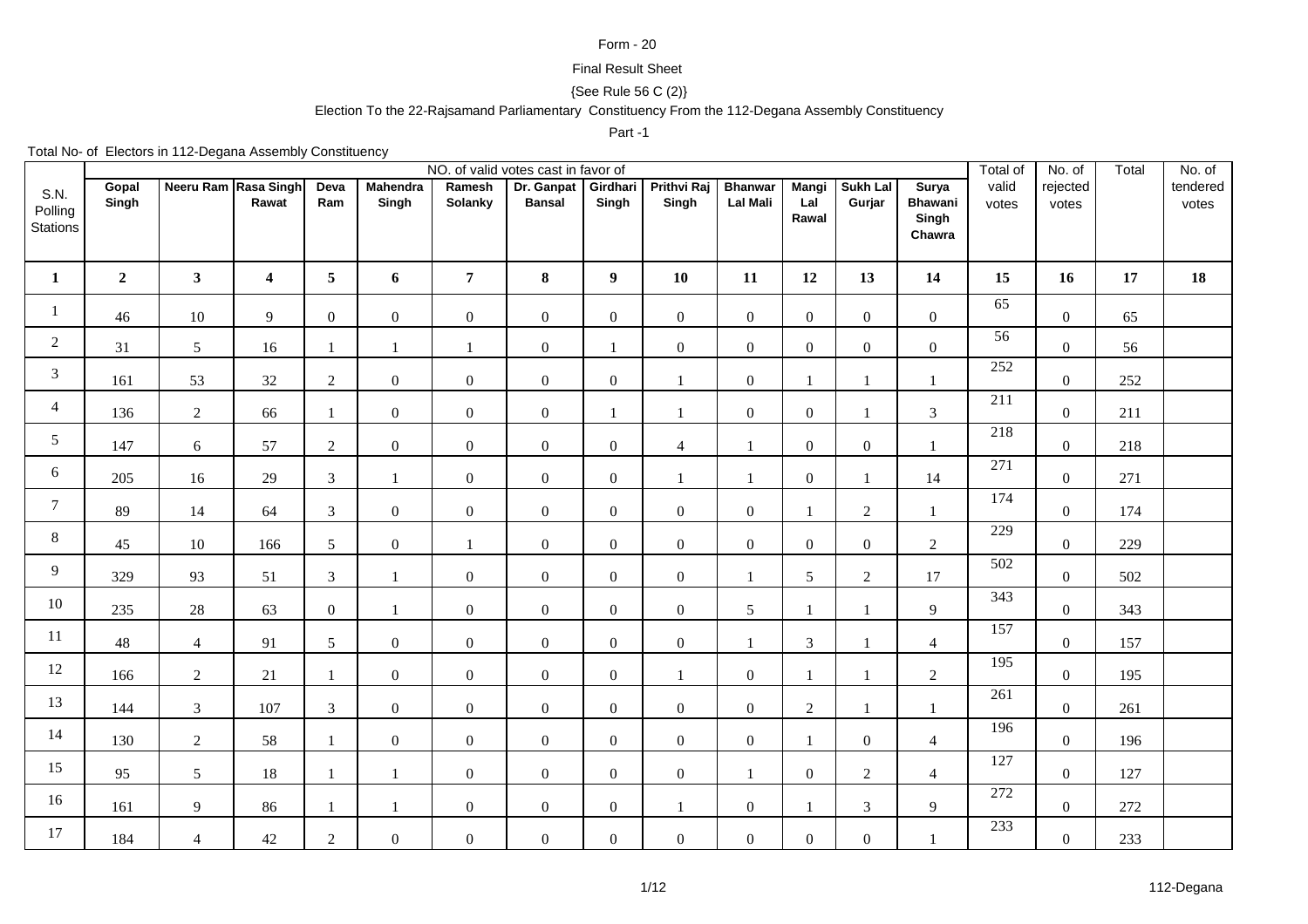|                             |                |                      |                  |                |                          |                          | NO. of valid votes cast in favor of |                   |                             |                                   |                              |                           |                                            | Total of       | No. of            | Total | No. of            |
|-----------------------------|----------------|----------------------|------------------|----------------|--------------------------|--------------------------|-------------------------------------|-------------------|-----------------------------|-----------------------------------|------------------------------|---------------------------|--------------------------------------------|----------------|-------------------|-------|-------------------|
| S.N.<br>Polling<br>Stations | Gopal<br>Singh | Neeru Ram Rasa Singh | Rawat            | Deva<br>Ram    | <b>Mahendra</b><br>Singh | Ramesh<br><b>Solanky</b> | Dr. Ganpat<br><b>Bansal</b>         | Girdhari<br>Singh | <b>Prithvi Raj</b><br>Singh | <b>Bhanwar</b><br><b>Lal Mali</b> | <b>Mangi</b><br>Lal<br>Rawal | <b>Sukh Lal</b><br>Gurjar | Surya<br><b>Bhawani</b><br>Singh<br>Chawra | valid<br>votes | rejected<br>votes |       | tendered<br>votes |
| $\mathbf{1}$                | $\overline{2}$ | $\mathbf{3}$         | $\boldsymbol{4}$ | 5 <sub>5</sub> | 6                        | $\overline{7}$           | ${\bf 8}$                           | $\boldsymbol{9}$  | 10                          | 11                                | 12                           | 13                        | 14                                         | 15             | 16                | 17    | 18                |
| 18                          | 213            | 14                   | 102              |                | $\overline{0}$           | $\boldsymbol{0}$         | 1                                   | $\boldsymbol{0}$  | $\mathbf{1}$                | $\overline{2}$                    | $\boldsymbol{0}$             | $\mathbf{1}$              | 12                                         | 347            | $\mathbf{0}$      | 347   |                   |
| 19                          | 142            | $\mathfrak{Z}$       | 51               | $\overline{2}$ | $\overline{0}$           | $\boldsymbol{0}$         | $\overline{1}$                      | $\boldsymbol{0}$  | $\boldsymbol{0}$            | $\overline{0}$                    | $\boldsymbol{0}$             | $\boldsymbol{0}$          | $\overline{4}$                             | 203            | $\boldsymbol{0}$  | 203   |                   |
| 20                          | 85             | $\overline{4}$       | 21               | $\overline{2}$ | $\overline{0}$           | $\boldsymbol{0}$         | $\mathbf{1}$                        | $\mathbf{0}$      | $\boldsymbol{0}$            | $\mathbf{1}$                      | $\mathbf{1}$                 | $\mathbf{0}$              | $\sqrt{2}$                                 | 117            | $\mathbf{0}$      | 117   |                   |
| 21                          | 113            | $\tau$               | 38               | $\overline{0}$ | $\overline{0}$           | $\boldsymbol{0}$         | $\boldsymbol{0}$                    | $\mathbf{0}$      | $\boldsymbol{0}$            | $\overline{0}$                    | $\mathbf{1}$                 | $\mathbf{0}$              | 1                                          | 160            | $\boldsymbol{0}$  | 160   |                   |
| 22                          | 161            | 14                   | 9                | $\overline{0}$ | $\overline{0}$           | $\boldsymbol{0}$         | 1                                   | $\mathbf{0}$      | $\boldsymbol{0}$            |                                   | $\overline{2}$               | $\boldsymbol{0}$          | $\sqrt{2}$                                 | 190            | $\mathbf{0}$      | 190   |                   |
| 23                          | 89             | $\boldsymbol{7}$     | 108              | $\mathfrak{Z}$ | $\overline{0}$           | $\boldsymbol{0}$         | $\boldsymbol{0}$                    | $\mathbf{0}$      | $\mathbf{1}$                | $\boldsymbol{0}$                  | $\mathbf{1}$                 | 1                         | $\mathbf{1}$                               | 211            | $\boldsymbol{0}$  | 211   |                   |
| 24                          | 191            | 17                   | 114              | $\overline{4}$ | 6                        | $\boldsymbol{0}$         | $\boldsymbol{0}$                    | $\overline{2}$    | $\mathbf{1}$                | $\overline{0}$                    | $\mathbf{1}$                 | $\boldsymbol{0}$          | $\boldsymbol{0}$                           | 336            | $\mathbf{0}$      | 336   |                   |
| 25                          | 229            | $6\,$                | 23               | $\overline{0}$ | $\overline{0}$           | $\boldsymbol{0}$         | $\boldsymbol{0}$                    | $\boldsymbol{0}$  | $\boldsymbol{0}$            | $\overline{0}$                    | $\boldsymbol{2}$             | $\mathbf{1}$              | 6                                          | 267            | $\boldsymbol{0}$  | 267   |                   |
| 26                          | 70             | 14                   | 117              | $\mathfrak{Z}$ |                          | $\mathbf{1}$             | $\boldsymbol{0}$                    | $\mathbf{0}$      | $\boldsymbol{0}$            | $\mathfrak{Z}$                    | $\mathbf{0}$                 | $\mathfrak{Z}$            | $\mathbf{1}$                               | 213            | $\mathbf{0}$      | 213   |                   |
| $27\,$                      | 212            | $10\,$               | 75               | $\overline{0}$ | $\overline{0}$           | $\boldsymbol{0}$         | $\boldsymbol{0}$                    | $\mathfrak{Z}$    | $\boldsymbol{0}$            | $\overline{0}$                    | $\boldsymbol{0}$             | $\overline{2}$            | $\mathfrak{Z}$                             | 305            | $\boldsymbol{0}$  | 305   |                   |
| $28\,$                      | 200            | $\overline{4}$       | 42               |                | $\overline{0}$           | $\boldsymbol{0}$         | $\mathbf{1}$                        | $\mathbf{1}$      | $\boldsymbol{0}$            | $\boldsymbol{0}$                  | $\mathbf{1}$                 | $\boldsymbol{0}$          | $\mathfrak{Z}$                             | 253            | $\mathbf{0}$      | 253   |                   |
| 29                          | 113            | 58                   | 37               |                | $\overline{2}$           | $\boldsymbol{0}$         | $\boldsymbol{0}$                    | $\boldsymbol{0}$  | $\boldsymbol{0}$            | $\overline{2}$                    | $\sqrt{2}$                   | 1                         | $\overline{4}$                             | 220            | $\boldsymbol{0}$  | 220   |                   |
| 30                          | 144            | $17\,$               | $28\,$           | $\overline{2}$ | $\overline{0}$           | $\boldsymbol{0}$         | $\boldsymbol{0}$                    | -1                | $\mathbf{1}$                |                                   | $\boldsymbol{0}$             | $\sqrt{2}$                | $8\,$                                      | 204            | $\mathbf{0}$      | 204   |                   |
| 31                          | 118            | 13                   | 125              | $\overline{2}$ | $\overline{0}$           | $\boldsymbol{0}$         | $\boldsymbol{0}$                    | $\boldsymbol{0}$  | 3                           | $\overline{2}$                    | $\boldsymbol{0}$             | $\boldsymbol{0}$          | $\overline{4}$                             | 267            | $\boldsymbol{0}$  | 267   |                   |
| 32                          | 111            | $\boldsymbol{0}$     | 35               |                | $\overline{0}$           | $\boldsymbol{0}$         | $\boldsymbol{0}$                    | $\mathbf{1}$      | $\boldsymbol{0}$            | $\overline{0}$                    | $\overline{4}$               | $\sqrt{2}$                | $\overline{4}$                             | 158            | $\mathbf{0}$      | 158   |                   |
| 33                          | 168            | 15                   | 62               | 5 <sup>5</sup> | $\overline{2}$           | $\sqrt{2}$               | $\boldsymbol{0}$                    | $\boldsymbol{0}$  | $\mathbf{1}$                | $\mathfrak{Z}$                    | $\overline{4}$               | -1                        | $\,8\,$                                    | 271            | $\mathbf{0}$      | 271   |                   |
| 34                          | 95             | 52                   | 112              | 9              |                          | $\boldsymbol{0}$         | $\boldsymbol{0}$                    | $\boldsymbol{0}$  | $\mathbf{1}$                | $\overline{0}$                    | $\mathfrak{Z}$               | $\sqrt{5}$                | $\sqrt{2}$                                 | 280            | $\boldsymbol{0}$  | 280   |                   |
| 35                          | 168            | 21                   | 124              | 5 <sup>5</sup> | $\overline{0}$           | $\boldsymbol{0}$         | $\overline{0}$                      | $\boldsymbol{0}$  | $\boldsymbol{0}$            | $\mathbf{0}$                      | $\boldsymbol{0}$             | $\mathbf{0}$              | 3                                          | 321            | $\mathbf{0}$      | 321   |                   |
| 36                          | 160            | $8\,$                | 77               | $\overline{0}$ | $\overline{0}$           | $\mathbf{1}$             | $\mathbf{0}$                        | $\boldsymbol{0}$  | $\overline{c}$              | 1                                 | $\boldsymbol{0}$             | $\mathbf{0}$              | $5\overline{)}$                            | 254            | $\boldsymbol{0}$  | 254   |                   |
| 37                          | 140            | $\overline{4}$       | 32               | $\overline{2}$ | 1                        | $\boldsymbol{0}$         | 1                                   | $\boldsymbol{0}$  | $\overline{0}$              | $\mathfrak{Z}$                    | 2                            | $\mathbf{0}$              | $\overline{4}$                             | 189            | $\boldsymbol{0}$  | 189   |                   |
| 38                          | 149            | $6\,$                | 97               | $\overline{c}$ | $\mathbf{0}$             | $\overline{c}$           | $\boldsymbol{0}$                    | $\boldsymbol{0}$  | $\overline{c}$              | $\boldsymbol{0}$                  | $\mathbf{1}$                 | $\boldsymbol{0}$          | $\boldsymbol{2}$                           | 261            | $\boldsymbol{0}$  | 261   |                   |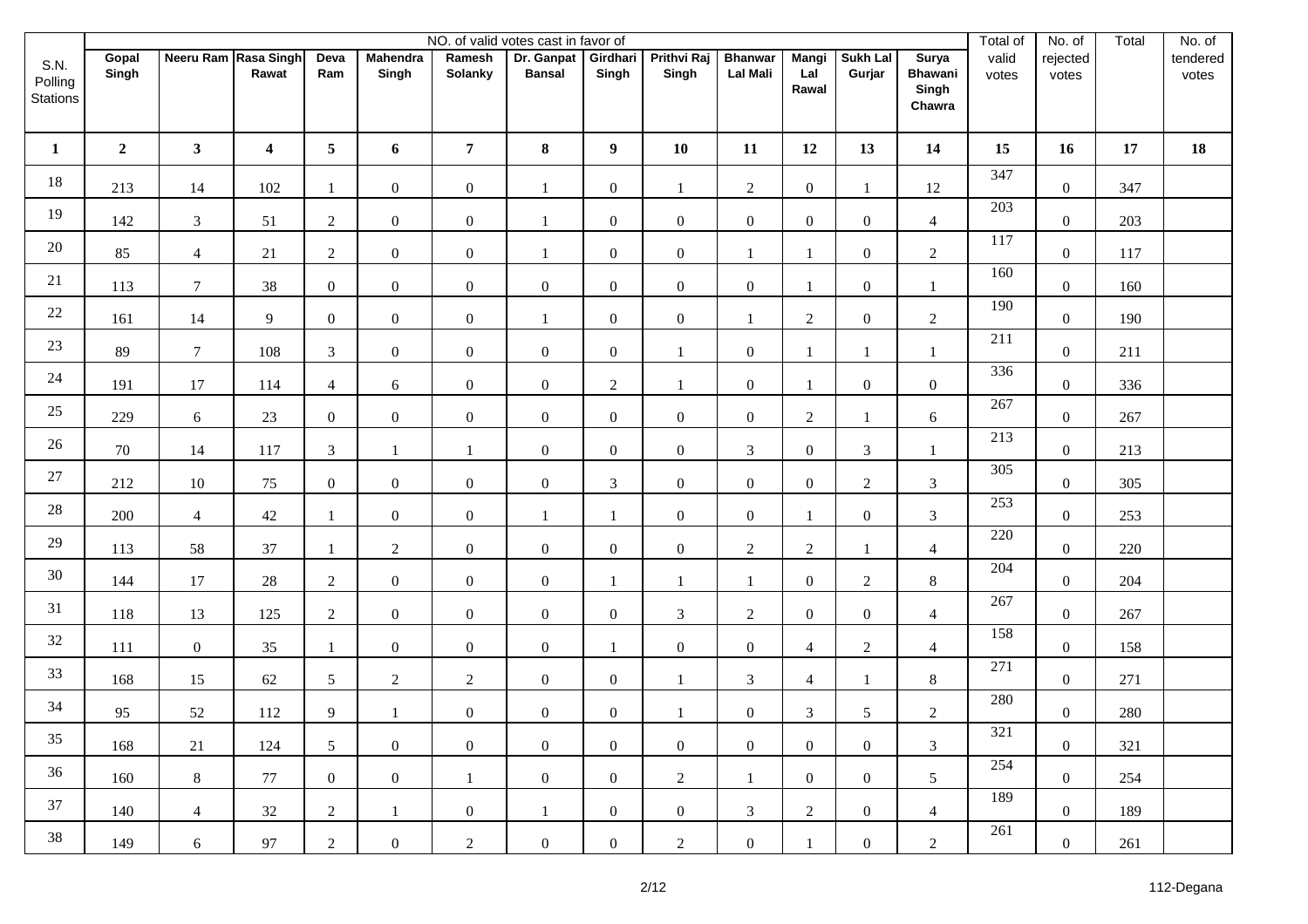|                             |                |                      |                         |                 |                          |                   | NO. of valid votes cast in favor of |                   |                             |                                   |                              |                           |                                            | Total of       | No. of            | Total | No. of            |
|-----------------------------|----------------|----------------------|-------------------------|-----------------|--------------------------|-------------------|-------------------------------------|-------------------|-----------------------------|-----------------------------------|------------------------------|---------------------------|--------------------------------------------|----------------|-------------------|-------|-------------------|
| S.N.<br>Polling<br>Stations | Gopal<br>Singh | Neeru Ram Rasa Singh | Rawat                   | Deva<br>Ram     | <b>Mahendra</b><br>Singh | Ramesh<br>Solanky | Dr. Ganpat<br><b>Bansal</b>         | Girdhari<br>Singh | <b>Prithvi Raj</b><br>Singh | <b>Bhanwar</b><br><b>Lal Mali</b> | <b>Mangi</b><br>Lal<br>Rawal | <b>Sukh Lal</b><br>Gurjar | Surya<br><b>Bhawani</b><br>Singh<br>Chawra | valid<br>votes | rejected<br>votes |       | tendered<br>votes |
| $\mathbf{1}$                | $\mathbf{2}$   | 3 <sup>7</sup>       | $\overline{\mathbf{4}}$ | $5\overline{)}$ | 6                        | $\overline{7}$    | 8                                   | $\boldsymbol{9}$  | 10                          | 11                                | 12                           | 13                        | 14                                         | 15             | 16                | 17    | 18                |
| 39                          | 118            | 45                   | $78\,$                  | $\overline{4}$  | $\overline{0}$           | $\mathbf{0}$      | $\mathbf{1}$                        | $\boldsymbol{0}$  | $\mathbf{1}$                | $\mathbf{1}$                      | $\boldsymbol{0}$             | $\mathbf{1}$              | $\sqrt{2}$                                 | 251            | $\mathbf{0}$      | 251   |                   |
| 40                          | 139            | 38                   | 95                      | $\mathbf{0}$    | $\overline{2}$           | $\mathbf{1}$      | $\boldsymbol{0}$                    | $\mathbf{1}$      | $\boldsymbol{0}$            | $\overline{0}$                    | 4                            | $\overline{c}$            | $\overline{4}$                             | 286            | $\boldsymbol{0}$  | 286   |                   |
| 41                          | 181            | 12                   | 114                     | $\mathfrak{Z}$  | $\overline{2}$           | 2                 | $\mathbf{1}$                        | $\overline{2}$    | $\mathbf{1}$                | $\overline{2}$                    | $\mathfrak{Z}$               | $\overline{0}$            | 12                                         | 335            | $\mathbf{0}$      | 335   |                   |
| $42\,$                      | 219            | $\overline{9}$       | 98                      | $5\overline{)}$ | $\overline{2}$           | $\boldsymbol{0}$  | $\mathbf{0}$                        | $\mathbf{0}$      | $\mathbf{1}$                | $\overline{0}$                    | $\boldsymbol{0}$             | $\overline{c}$            | 6                                          | 342            | $\boldsymbol{0}$  | 342   |                   |
| 43                          | 135            | $\sqrt{6}$           | 52                      | $\overline{2}$  | $\overline{0}$           | $\mathbf{1}$      | $\boldsymbol{0}$                    | $\boldsymbol{0}$  | $\boldsymbol{0}$            | $\overline{0}$                    | $\boldsymbol{0}$             | $\mathbf{1}$              | 6                                          | 203            | $\overline{0}$    | 203   |                   |
| 44                          | 121            | 6                    | 57                      | $\overline{3}$  | $\boldsymbol{0}$         | $\boldsymbol{0}$  | $\boldsymbol{0}$                    | $\boldsymbol{0}$  | $\overline{2}$              | $\mathbf{1}$                      | $\mathbf{1}$                 | $\boldsymbol{0}$          | 11                                         | 202            | $\boldsymbol{0}$  | 202   |                   |
| 45                          | 147            | 13                   | 30                      | $\mathbf{1}$    | $\overline{0}$           | 1                 | $\mathbf{1}$                        | $\boldsymbol{0}$  | $\sqrt{2}$                  | $\overline{0}$                    | $\boldsymbol{0}$             | 1                         | $\mathfrak{Z}$                             | 199            | $\mathbf{0}$      | 199   |                   |
| 46                          | 269            | 10                   | 37                      | $\mathfrak{Z}$  | $\overline{0}$           | $\boldsymbol{0}$  | $\boldsymbol{0}$                    | $\boldsymbol{0}$  | $\boldsymbol{0}$            | $\overline{0}$                    | $\boldsymbol{0}$             | $\mathbf{1}$              | 17                                         | 337            | $\boldsymbol{0}$  | 337   |                   |
| $47\,$                      | 90             | $8\,$                | 98                      | $\overline{2}$  | $\mathbf{1}$             | $\mathbf{0}$      | $\mathbf{1}$                        | $\boldsymbol{0}$  | $\boldsymbol{0}$            | $\overline{2}$                    | $\overline{2}$               | $\boldsymbol{0}$          | $\mathfrak{S}$                             | 209            | $\mathbf{0}$      | 209   |                   |
| $48\,$                      | 119            | 12                   | 111                     | $\overline{2}$  | $\overline{2}$           | $\mathbf{1}$      | $\boldsymbol{0}$                    | $\overline{2}$    | $\mathbf{1}$                | $\overline{2}$                    | $\overline{1}$               | 1                         | $\overline{2}$                             | 256            | $\boldsymbol{0}$  | 256   |                   |
| 49                          | 134            | $\boldsymbol{7}$     | 54                      | $\mathbf{1}$    | $\overline{0}$           | $\boldsymbol{0}$  | $\boldsymbol{0}$                    | $\boldsymbol{0}$  | $\boldsymbol{0}$            | $\overline{0}$                    | $\boldsymbol{0}$             | $\boldsymbol{0}$          | $\sqrt{2}$                                 | 198            | $\mathbf{0}$      | 198   |                   |
| $50\,$                      | 100            | $21\,$               | 89                      | 9               | $\mathbf{0}$             | $\mathbf{1}$      | $\boldsymbol{0}$                    | $\mathbf{1}$      | $\boldsymbol{0}$            | $\mathbf{1}$                      | $\sqrt{2}$                   | $\mathfrak{Z}$            | $\overline{c}$                             | 229            | $\boldsymbol{0}$  | 229   |                   |
| 51                          | 176            | $12\,$               | 52                      | $\mathbf{1}$    | $\overline{0}$           | $\mathbf{0}$      | $\boldsymbol{0}$                    | $\mathbf{1}$      | $\mathbf{1}$                | $\overline{2}$                    | $\boldsymbol{0}$             | 1                         | $7\phantom{.0}$                            | 253            | $\boldsymbol{0}$  | 253   |                   |
| 52                          | 143            | 18                   | 170                     | $\overline{4}$  | $\overline{2}$           | $\mathfrak{Z}$    | 1                                   | $\boldsymbol{0}$  | $\mathbf{1}$                | $\overline{0}$                    | $\sqrt{2}$                   | $\sqrt{5}$                | 11                                         | 360            | $\mathbf{0}$      | 360   |                   |
| 53                          | 252            | 40                   | 151                     | $\overline{4}$  | $\overline{4}$           | $\mathbf{1}$      | $\boldsymbol{0}$                    | $\mathbf{1}$      | $\mathbf{1}$                | $\overline{2}$                    | $\mathfrak{Z}$               | $\mathbf{1}$              | 13                                         | 473            | $\mathbf{0}$      | 473   |                   |
| 54                          | 121            | 15                   | 83                      | $\overline{0}$  | $\overline{0}$           | $\mathbf{1}$      | $\overline{0}$                      | $\boldsymbol{0}$  | $\mathbf{1}$                | $\mathbf{1}$                      | $\sqrt{2}$                   | $\overline{2}$            | $\mathfrak{Z}$                             | 229            | $\mathbf{0}$      | 229   |                   |
| 55                          | 230            | 17                   | 305                     | 5               | 3                        | $\boldsymbol{0}$  | $\mathbf{1}$                        | $\mathbf{0}$      | $\boldsymbol{0}$            | $\mathbf{1}$                      | $\boldsymbol{0}$             | $\boldsymbol{0}$          | $8\,$                                      | 570            | $\boldsymbol{0}$  | 570   |                   |
| 56                          | 315            | 10                   | 121                     | $\overline{2}$  | $\overline{2}$           | $\boldsymbol{0}$  | $\overline{2}$                      | $\boldsymbol{0}$  | $\boldsymbol{0}$            | -1                                | $\mathfrak{Z}$               | $\overline{2}$            | 3                                          | 461            | $\boldsymbol{0}$  | 461   |                   |
| 57                          | 152            | 14                   | 128                     | $\overline{0}$  | 6                        | $\boldsymbol{0}$  | $\mathbf{1}$                        | $\mathbf{1}$      | $\mathbf{1}$                | 1                                 | $\overline{0}$               | $\overline{0}$            | $\overline{2}$                             | 306            | $\boldsymbol{0}$  | 306   |                   |
| 58                          | 271            | $\tau$               | 55                      | 3 <sup>7</sup>  | $\overline{2}$           | $\boldsymbol{0}$  | $\overline{2}$                      | $\boldsymbol{0}$  | $\boldsymbol{0}$            | $\overline{2}$                    | 2                            | $\overline{0}$            | 6                                          | 350            | $\overline{0}$    | 350   |                   |
| 59                          | 95             | 6                    | 40                      | $\overline{2}$  | 1                        | -1                | 1                                   | $\boldsymbol{0}$  | $\boldsymbol{0}$            | $\overline{0}$                    | $\mathbf{1}$                 | $\overline{c}$            | 9                                          | 158            | $\boldsymbol{0}$  | 158   |                   |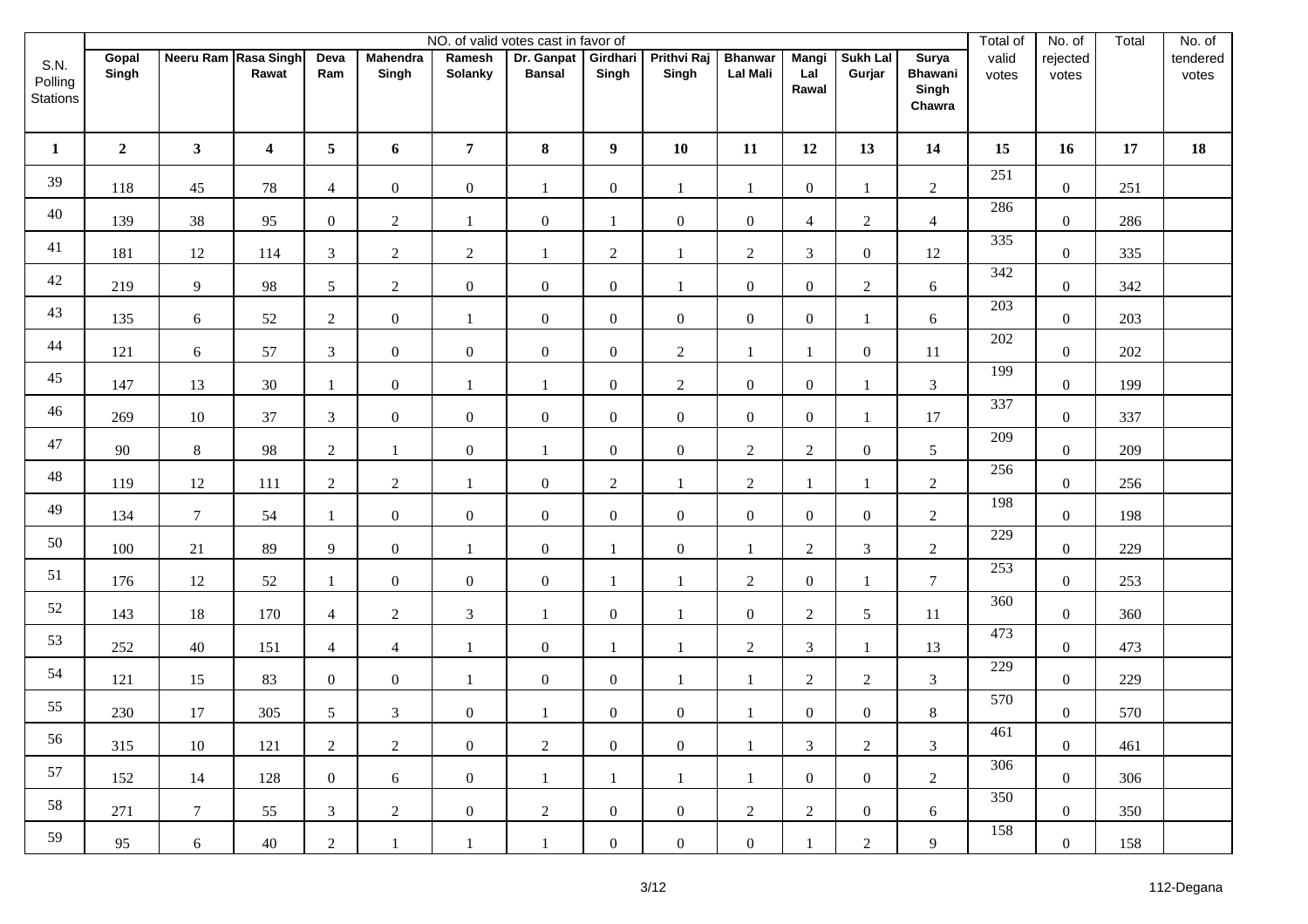|                             |                |                      |                         |                 |                          |                   | NO. of valid votes cast in favor of |                   |                             |                                   |                              |                           |                                            | Total of       | No. of            | Total | No. of            |
|-----------------------------|----------------|----------------------|-------------------------|-----------------|--------------------------|-------------------|-------------------------------------|-------------------|-----------------------------|-----------------------------------|------------------------------|---------------------------|--------------------------------------------|----------------|-------------------|-------|-------------------|
| S.N.<br>Polling<br>Stations | Gopal<br>Singh | Neeru Ram Rasa Singh | Rawat                   | Deva<br>Ram     | <b>Mahendra</b><br>Singh | Ramesh<br>Solanky | Dr. Ganpat<br><b>Bansal</b>         | Girdhari<br>Singh | <b>Prithvi Raj</b><br>Singh | <b>Bhanwar</b><br><b>Lal Mali</b> | <b>Mangi</b><br>Lal<br>Rawal | <b>Sukh Lal</b><br>Gurjar | Surya<br><b>Bhawani</b><br>Singh<br>Chawra | valid<br>votes | rejected<br>votes |       | tendered<br>votes |
| $\mathbf{1}$                | $\mathbf{2}$   | 3 <sup>7</sup>       | $\overline{\mathbf{4}}$ | $5\phantom{.0}$ | 6                        | $\overline{7}$    | 8                                   | $\boldsymbol{9}$  | 10                          | 11                                | 12                           | 13                        | 14                                         | 15             | 16                | 17    | 18                |
| 60                          | 88             | $\mathfrak{Z}$       | 43                      | $\mathbf{0}$    | $\overline{0}$           | $\mathbf{0}$      | $\boldsymbol{0}$                    | $\mathbf{0}$      | $\boldsymbol{0}$            | $\overline{0}$                    | $\boldsymbol{0}$             | $\overline{0}$            | $\mathbf{1}$                               | 135            | $\mathbf{0}$      | 135   |                   |
| 61                          | 241            | 21                   | 156                     | $\overline{2}$  | $\mathbf{0}$             | $\boldsymbol{0}$  | $\mathbf{0}$                        | $\boldsymbol{0}$  | $\sqrt{2}$                  | $\mathbf{1}$                      | 1                            | $\overline{c}$            | 12                                         | 438            | $\boldsymbol{0}$  | 438   |                   |
| 62                          | 126            | 17                   | 147                     | $\overline{4}$  | $\overline{2}$           | $\mathbf{1}$      | $\boldsymbol{0}$                    | $\mathbf{0}$      | $\mathbf{0}$                | $\overline{0}$                    | $\mathbf{1}$                 | $\overline{0}$            | $\mathfrak{Z}$                             | 301            | $\mathbf{0}$      | 301   |                   |
| 63                          | 104            | $\overline{4}$       | 78                      | $\overline{2}$  | $\overline{0}$           | $\boldsymbol{0}$  | $\mathbf{1}$                        | $\mathbf{0}$      | $\boldsymbol{0}$            | $\overline{0}$                    | $\mathbf{1}$                 | $\boldsymbol{0}$          | $\mathbf{1}$                               | 191            | $\boldsymbol{0}$  | 191   |                   |
| 64                          | 145            | 43                   | 139                     | 6               | $\mathbf{1}$             | 1                 | $\mathbf{1}$                        | $\mathbf{0}$      | $\boldsymbol{0}$            | $\overline{2}$                    | $\mathbf{1}$                 | $\mathbf{1}$              | $7\phantom{.0}$                            | 347            | $\mathbf{0}$      | 347   |                   |
| 65                          | 224            | 11                   | 57                      | 5               |                          | $\boldsymbol{0}$  | $\overline{2}$                      | 1                 | $\overline{2}$              | $\overline{2}$                    | $\sqrt{2}$                   | 1                         | 5                                          | 313            | $\boldsymbol{0}$  | 313   |                   |
| 66                          | 116            | 12                   | 173                     | $\overline{2}$  | $\overline{0}$           | $\mathbf{0}$      | $\boldsymbol{0}$                    | $\mathbf{0}$      | $\mathbf{0}$                | $\overline{0}$                    | $\boldsymbol{0}$             | $\overline{c}$            | $\mathfrak{Z}$                             | 308            | $\mathbf{0}$      | 308   |                   |
| 67                          | 116            | 3                    | 165                     | $\overline{2}$  | $\overline{0}$           | $\mathbf{0}$      | $\mathbf{1}$                        | 1                 | $\boldsymbol{0}$            | $\overline{4}$                    | $\overline{c}$               | $\mathbf{1}$              | 9                                          | 304            | $\boldsymbol{0}$  | 304   |                   |
| 68                          | 469            | 16                   | 145                     | $\overline{0}$  | $\mathbf{1}$             | $\overline{0}$    | $\mathbf{0}$                        | 1                 | $\boldsymbol{0}$            | $\overline{0}$                    | $\overline{2}$               | $\mathfrak{Z}$            | 13                                         | 650            | $\mathbf{0}$      | 650   |                   |
| 69                          | 234            | $22\,$               | 242                     | 9               | $\overline{1}$           | $\boldsymbol{0}$  | $\mathbf{1}$                        | $\boldsymbol{0}$  | $\mathfrak{Z}$              | $\overline{2}$                    | 3                            | $\mathfrak{Z}$            | $\mathfrak{S}$                             | 525            | $\boldsymbol{0}$  | 525   |                   |
| $70\,$                      | 266            | 15                   | 75                      | $\overline{4}$  | $\overline{0}$           | $\mathbf{1}$      | $\mathbf{0}$                        | $\mathbf{0}$      | $\boldsymbol{0}$            | $\overline{0}$                    | $\sqrt{2}$                   | $\boldsymbol{0}$          | $\mathfrak{S}$                             | 368            | $\mathbf{0}$      | 368   |                   |
| 71                          | 143            | 33                   | 122                     | $5\overline{)}$ | $\overline{0}$           | $\boldsymbol{0}$  | $\mathbf{1}$                        | $\boldsymbol{0}$  | $\mathbf{1}$                | $\overline{1}$                    | $\mathbf{1}$                 | $\mathfrak{Z}$            | 12                                         | 322            | $\boldsymbol{0}$  | 322   |                   |
| 72                          | 209            | 15                   | 81                      | $5\overline{)}$ | $\mathbf{1}$             | $\mathbf{1}$      | $\mathbf{1}$                        | 1                 | $\mathfrak{Z}$              | $\overline{4}$                    | 5                            | $\overline{4}$            | $\boldsymbol{7}$                           | 337            | $\boldsymbol{0}$  | 337   |                   |
| $73\,$                      | 324            | $10\,$               | 55                      | $\mathfrak{Z}$  |                          | $\mathbf{1}$      | $\mathbf{0}$                        | $\mathbf{0}$      | $\boldsymbol{0}$            | $\mathfrak{Z}$                    | $\boldsymbol{0}$             | $\mathfrak{Z}$            | 9                                          | 409            | $\mathbf{0}$      | 409   |                   |
| 74                          | 159            | $\overline{4}$       | 126                     | $\mathfrak{Z}$  | $\mathbf{0}$             | $\sqrt{2}$        | $\boldsymbol{0}$                    | $\boldsymbol{0}$  | $\mathbf{1}$                | $\mathbf{1}$                      | $\overline{c}$               | 9                         | $7\phantom{.0}$                            | 314            | $\mathbf{0}$      | 314   |                   |
| 75                          | 158            | 50                   | $80\,$                  | 1               | $\overline{2}$           | $\mathbf{0}$      | $\overline{0}$                      | 1                 | $\boldsymbol{0}$            | $\mathbf{1}$                      | $\boldsymbol{0}$             | $\mathfrak{Z}$            | $5\phantom{.0}$                            | 301            | $\mathbf{0}$      | 301   |                   |
| 76                          | 108            | $10\,$               | 93                      | $\overline{0}$  | $\mathbf{0}$             | $\boldsymbol{0}$  | 1                                   | $\boldsymbol{0}$  | $\mathbf{1}$                | $\mathbf{1}$                      | $\boldsymbol{0}$             | 1                         | $\sqrt{2}$                                 | 217            | $\boldsymbol{0}$  | 217   |                   |
| 77                          | 172            | 19                   | 39                      | $\overline{2}$  | $\overline{0}$           | $\boldsymbol{0}$  | $\overline{0}$                      | $\boldsymbol{0}$  | $\boldsymbol{0}$            | -1                                | $\boldsymbol{0}$             | 3                         | 5                                          | 241            | $\boldsymbol{0}$  | 241   |                   |
| 78                          | 113            | $\overline{4}$       | 49                      | $\overline{0}$  | $\mathbf{0}$             | $\mathbf{1}$      | $\overline{0}$                      | $\boldsymbol{0}$  | $\boldsymbol{0}$            | $\mathbf{1}$                      | $\mathbf{1}$                 | $\overline{0}$            | $\overline{4}$                             | 173            | $\boldsymbol{0}$  | 173   |                   |
| 79                          | 330            | 14                   | 84                      | $\overline{2}$  | 1                        | 1                 | $\overline{0}$                      | $\overline{0}$    | $\boldsymbol{0}$            | $\overline{0}$                    | $\boldsymbol{0}$             | $\overline{0}$            | 2                                          | 434            | $\overline{0}$    | 434   |                   |
| 80                          | 62             | $\overline{2}$       | 105                     | $\overline{2}$  | $\mathbf{0}$             | $\boldsymbol{0}$  | $\overline{0}$                      | $\overline{2}$    | $\boldsymbol{0}$            | $\overline{0}$                    | $\boldsymbol{2}$             | 16                        | 1                                          | 192            | $\boldsymbol{0}$  | 192   |                   |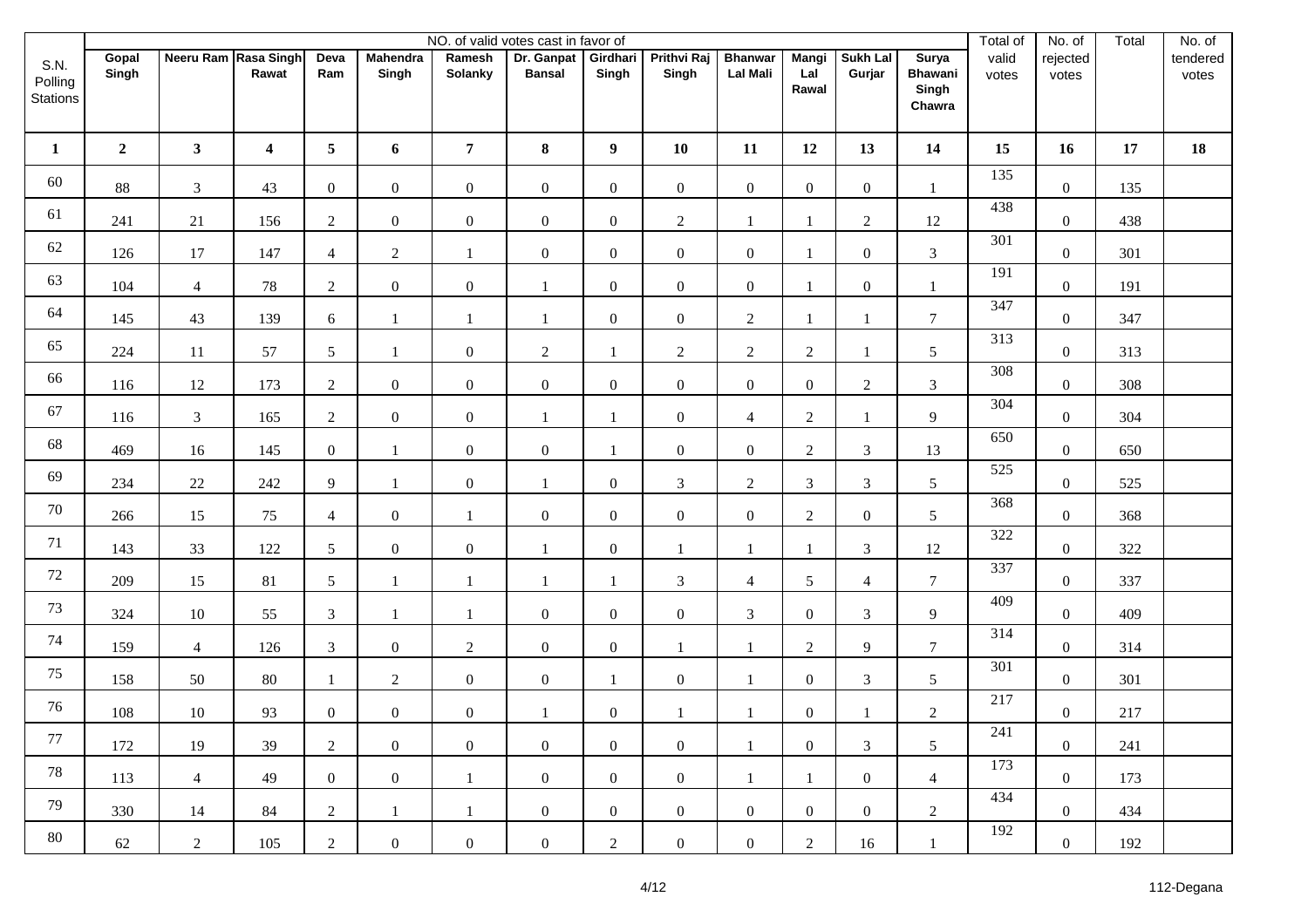|                             |                |                      |                         |                 |                          |                   | NO. of valid votes cast in favor of |                   |                             |                                   |                              |                           |                                            | Total of       | No. of            | Total | No. of            |
|-----------------------------|----------------|----------------------|-------------------------|-----------------|--------------------------|-------------------|-------------------------------------|-------------------|-----------------------------|-----------------------------------|------------------------------|---------------------------|--------------------------------------------|----------------|-------------------|-------|-------------------|
| S.N.<br>Polling<br>Stations | Gopal<br>Singh | Neeru Ram Rasa Singh | Rawat                   | Deva<br>Ram     | <b>Mahendra</b><br>Singh | Ramesh<br>Solanky | Dr. Ganpat<br><b>Bansal</b>         | Girdhari<br>Singh | <b>Prithvi Raj</b><br>Singh | <b>Bhanwar</b><br><b>Lal Mali</b> | <b>Mangi</b><br>Lal<br>Rawal | <b>Sukh Lal</b><br>Gurjar | Surya<br><b>Bhawani</b><br>Singh<br>Chawra | valid<br>votes | rejected<br>votes |       | tendered<br>votes |
| $\mathbf{1}$                | $\mathbf{2}$   | 3 <sup>7</sup>       | $\overline{\mathbf{4}}$ | $5\phantom{.0}$ | 6                        | $\overline{7}$    | 8                                   | $\boldsymbol{9}$  | 10                          | 11                                | 12                           | 13                        | 14                                         | 15             | 16                | 17    | 18                |
| 81                          | 141            | $\sqrt{6}$           | 33                      | $\mathbf{0}$    | 1                        | $\mathbf{0}$      | $\mathbf{0}$                        | 1                 | $\boldsymbol{0}$            | $\mathbf{1}$                      | $\mathbf{1}$                 | 1                         | $\sqrt{2}$                                 | 187            | $\mathbf{0}$      | 187   |                   |
| $82\,$                      | 204            | $8\,$                | $27\,$                  | $\overline{2}$  | $\mathbf{0}$             | $\mathbf{1}$      | $\mathbf{0}$                        | $\boldsymbol{0}$  | $\mathbf{1}$                | $\overline{0}$                    | $\boldsymbol{0}$             | 1                         | 1                                          | 245            | $\boldsymbol{0}$  | 245   |                   |
| 83                          | 223            | $\tau$               | 237                     | $7\phantom{.0}$ | $\mathfrak{Z}$           | $\mathbf{1}$      | $\mathbf{1}$                        | $\mathbf{0}$      | $\mathbf{0}$                | $\overline{0}$                    | 4                            | $\overline{2}$            | $7\phantom{.0}$                            | 492            | $\mathbf{0}$      | 492   |                   |
| 84                          | 263            | 18                   | 184                     | 6               | $\mathfrak{Z}$           | $\mathbf{0}$      | $\overline{2}$                      | $\boldsymbol{0}$  | $\boldsymbol{0}$            | $\overline{4}$                    | $\mathbf{1}$                 | $\boldsymbol{0}$          | $8\,$                                      | 489            | $\boldsymbol{0}$  | 489   |                   |
| 85                          | 326            | $25\,$               | 202                     | $\overline{4}$  | $\mathbf{1}$             | $\overline{2}$    | $\boldsymbol{0}$                    | 1                 | $\boldsymbol{0}$            | $\overline{0}$                    | 6                            | $\mathbf{1}$              | $10\,$                                     | 578            | $\boldsymbol{0}$  | 578   |                   |
| 86                          | 223            | 18                   | 149                     | $5\overline{)}$ |                          | $\boldsymbol{0}$  | $\mathbf{0}$                        | $\mathbf{0}$      | $\boldsymbol{0}$            | $\boldsymbol{0}$                  | $\mathbf{1}$                 | 1                         | 9                                          | 407            | $\boldsymbol{0}$  | 407   |                   |
| 87                          | 381            | 13                   | 139                     | $\overline{4}$  | $\overline{2}$           | $\mathbf{1}$      | $\mathbf{1}$                        | $\mathbf{0}$      | $\mathbf{0}$                | $\mathfrak{Z}$                    | $\overline{1}$               | 5                         | 9                                          | 559            | $\mathbf{0}$      | 559   |                   |
| 88                          | 180            | $\overline{4}$       | 162                     | $\mathfrak{Z}$  | $\mathbf{1}$             | $\boldsymbol{0}$  | $\mathbf{0}$                        | $\boldsymbol{0}$  | $\boldsymbol{0}$            | $\mathfrak{Z}$                    | $\mathbf{1}$                 | $\boldsymbol{0}$          | $\mathfrak{Z}$                             | 357            | $\boldsymbol{0}$  | 357   |                   |
| 89                          | 114            | 12                   | 153                     | $\mathfrak{Z}$  | $\overline{0}$           | $\mathbf{0}$      | $\mathbf{0}$                        | $\mathbf{0}$      | $\mathbf{1}$                | $\mathbf{1}$                      | $\mathbf{0}$                 | $\boldsymbol{0}$          | $\overline{2}$                             | 286            | $\mathbf{0}$      | 286   |                   |
| 90                          | 352            | 17                   | 59                      | $\overline{2}$  | $\mathbf{0}$             | $\boldsymbol{0}$  | $\overline{2}$                      | 1                 | 1                           | $\overline{0}$                    | $\overline{1}$               | 3                         | $7\phantom{.0}$                            | 445            | $\boldsymbol{0}$  | 445   |                   |
| 91                          | 277            | $\overline{4}$       | 141                     | 1               | $\overline{0}$           | $\mathbf{1}$      | $\boldsymbol{0}$                    | $\boldsymbol{0}$  | $\boldsymbol{0}$            | $\overline{0}$                    | $\boldsymbol{0}$             | $\overline{2}$            | 9                                          | 435            | $\mathbf{0}$      | 435   |                   |
| 92                          | 319            | $10\,$               | 137                     | 1               | $\overline{0}$           | $\mathbf{0}$      | $\boldsymbol{0}$                    | $\boldsymbol{0}$  | $\boldsymbol{0}$            | $\overline{0}$                    | $\boldsymbol{0}$             | $\overline{0}$            | $\mathfrak{Z}$                             | 470            | $\boldsymbol{0}$  | 470   |                   |
| 93                          | 395            | $\overline{9}$       | 82                      | $\mathbf{1}$    | $\overline{0}$           | $\mathbf{0}$      | $\overline{2}$                      | $\mathbf{1}$      | $\mathbf{1}$                | $\overline{0}$                    | $\mathbf{1}$                 | $\boldsymbol{0}$          | $\overline{9}$                             | 501            | $\boldsymbol{0}$  | 501   |                   |
| 94                          | 403            | $\boldsymbol{6}$     | 64                      | $\overline{0}$  | $\overline{0}$           | $\mathbf{0}$      | $\boldsymbol{0}$                    | $\boldsymbol{0}$  | $\mathbf{1}$                | $\overline{0}$                    | $\boldsymbol{0}$             | 1                         | 6                                          | 481            | $\mathbf{0}$      | 481   |                   |
| 95                          | 157            | 11                   | 247                     | $\overline{4}$  | $\mathbf{0}$             | $\mathbf{0}$      | $\boldsymbol{0}$                    | $\boldsymbol{0}$  | $\mathbf{1}$                | $\overline{2}$                    | $\overline{4}$               | $\overline{2}$            | $6\,$                                      | 434            | $\mathbf{0}$      | 434   |                   |
| 96                          | 392            | 18                   | 99                      | 1               | $\mathbf{1}$             | $\boldsymbol{0}$  | $\overline{0}$                      | $\boldsymbol{0}$  | $\mathbf{1}$                | $\overline{2}$                    | $\boldsymbol{0}$             | $\mathfrak{Z}$            | 6                                          | 523            | $\mathbf{0}$      | 523   |                   |
| 97                          | 156            | 17                   | 105                     | $\overline{3}$  | 3                        | $\mathbf{1}$      | $\overline{2}$                      | $\mathbf{1}$      | $\mathbf{1}$                | 1                                 | $\overline{c}$               | $\boldsymbol{0}$          | $8\,$                                      | 300            | $\boldsymbol{0}$  | 300   |                   |
| 98                          | 156            | 15                   | 85                      | $\overline{2}$  | -1                       | -1                | $\overline{0}$                      | 1                 | $\boldsymbol{0}$            | $\overline{2}$                    | $\mathbf{1}$                 | 1                         | 6                                          | 271            | $\boldsymbol{0}$  | 271   |                   |
| 99                          | 346            | 13                   | 142                     | 3 <sup>7</sup>  | 1                        | $\boldsymbol{0}$  | $\overline{0}$                      | $\overline{2}$    | $\boldsymbol{0}$            | 3 <sup>7</sup>                    | $\boldsymbol{0}$             | $5\overline{)}$           | 8                                          | 523            | $\boldsymbol{0}$  | 523   |                   |
| 100                         | 155            | $\overline{4}$       | 80                      | 1               | -1                       | $\boldsymbol{0}$  | $\overline{0}$                      | $\boldsymbol{0}$  | 1                           | $\overline{0}$                    | $\mathbf{1}$                 | $\overline{0}$            | 1                                          | 244            | $\overline{0}$    | 244   |                   |
| 101                         | 285            | $8\,$                | 79                      | $\mathfrak{Z}$  | $\mathfrak{Z}$           | $\overline{4}$    | $\overline{2}$                      | $\boldsymbol{0}$  | $\boldsymbol{0}$            | $\overline{0}$                    | $\boldsymbol{0}$             | $\mathfrak{Z}$            | $\mathfrak{Z}$                             | 390            | $\boldsymbol{0}$  | 390   |                   |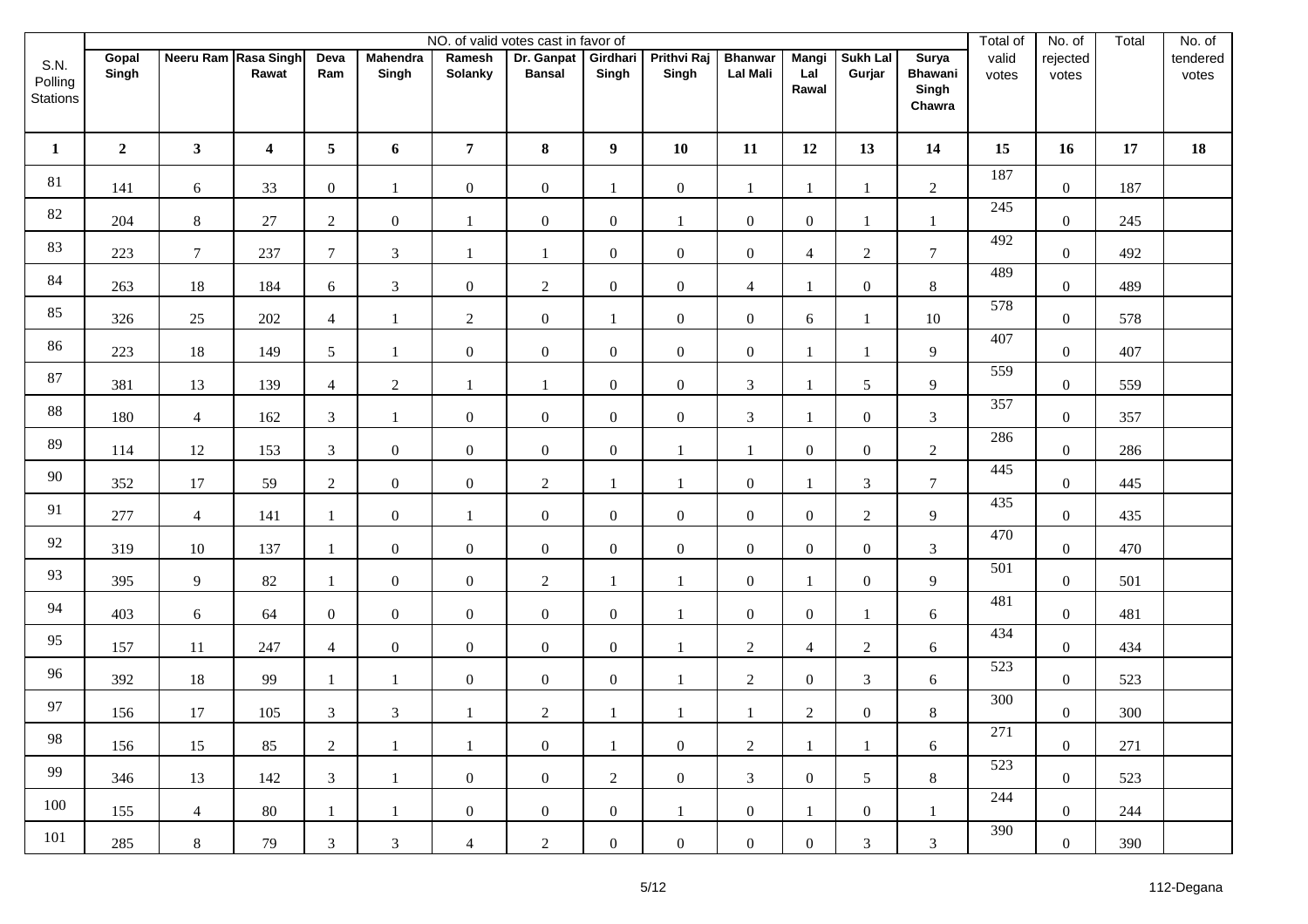|                             |                |                      |                         |                |                          |                   | NO. of valid votes cast in favor of |                   |                             |                                   |                              |                           |                                            | Total of       | No. of            | Total | No. of            |
|-----------------------------|----------------|----------------------|-------------------------|----------------|--------------------------|-------------------|-------------------------------------|-------------------|-----------------------------|-----------------------------------|------------------------------|---------------------------|--------------------------------------------|----------------|-------------------|-------|-------------------|
| S.N.<br>Polling<br>Stations | Gopal<br>Singh | Neeru Ram Rasa Singh | Rawat                   | Deva<br>Ram    | <b>Mahendra</b><br>Singh | Ramesh<br>Solanky | Dr. Ganpat<br><b>Bansal</b>         | Girdhari<br>Singh | <b>Prithvi Raj</b><br>Singh | <b>Bhanwar</b><br><b>Lal Mali</b> | <b>Mangi</b><br>Lal<br>Rawal | <b>Sukh Lal</b><br>Gurjar | Surya<br><b>Bhawani</b><br>Singh<br>Chawra | valid<br>votes | rejected<br>votes |       | tendered<br>votes |
| $\mathbf{1}$                | $\mathbf{2}$   | 3 <sup>7</sup>       | $\overline{\mathbf{4}}$ | 5 <sub>5</sub> | 6                        | $\overline{7}$    | 8                                   | $\boldsymbol{9}$  | 10                          | 11                                | 12                           | 13                        | 14                                         | 15             | 16                | 17    | 18                |
| 102                         | 264            | 19                   | 133                     | $\tau$         | $\overline{2}$           | $\mathbf{0}$      | $\mathbf{0}$                        | 1                 | $\boldsymbol{0}$            | $\overline{4}$                    | 3                            | $\boldsymbol{0}$          | 11                                         | 444            | $\mathbf{0}$      | 444   |                   |
| 103                         | 182            | $\sqrt{5}$           | 198                     | $\mathfrak{Z}$ | $\mathbf{1}$             | $\boldsymbol{0}$  | $\mathbf{0}$                        | -1                | $\boldsymbol{0}$            | $\overline{0}$                    | $\mathbf{1}$                 | $\boldsymbol{0}$          | $\mathfrak{S}$                             | 396            | $\boldsymbol{0}$  | 396   |                   |
| 104                         | 216            | 3                    | 259                     | $\overline{4}$ | $\overline{0}$           | $\mathbf{0}$      | $\mathbf{0}$                        | $\mathbf{0}$      | $\mathbf{0}$                | $\overline{2}$                    | 2                            | $\mathbf{1}$              | $\overline{4}$                             | 491            | $\mathbf{0}$      | 491   |                   |
| 105                         | 274            | $\mathbf{1}$         | 160                     | $\overline{2}$ | $\overline{0}$           | $\boldsymbol{0}$  | $\mathbf{0}$                        | $\mathbf{0}$      | $\boldsymbol{0}$            | $\mathbf{1}$                      | $\boldsymbol{0}$             | $\overline{c}$            | $\mathfrak{Z}$                             | 443            | $\boldsymbol{0}$  | 443   |                   |
| 106                         | 282            | $\mathfrak{Z}$       | 125                     | $\overline{0}$ | $\overline{0}$           | $\mathbf{1}$      | $\boldsymbol{0}$                    | $\boldsymbol{0}$  | $\mathbf{1}$                | $\overline{0}$                    | $\boldsymbol{0}$             | $\overline{4}$            | $\overline{4}$                             | 420            | $\mathbf{0}$      | 420   |                   |
| 107                         | 215            | 9                    | 175                     | -1             | $\overline{1}$           | $\mathbf{1}$      | $\mathbf{0}$                        | $\boldsymbol{0}$  | $\boldsymbol{0}$            | $\mathbf{1}$                      | $\mathbf{2}$                 | $\boldsymbol{2}$          | $\mathfrak{Z}$                             | 410            | $\boldsymbol{0}$  | 410   |                   |
| 108                         | 104            | $\sqrt{5}$           | 75                      | $\mathbf{1}$   | $\mathbf{1}$             | $\mathbf{0}$      | $\mathbf{1}$                        | 1                 | $\mathbf{0}$                | $\overline{0}$                    | $\mathbf{1}$                 | $\boldsymbol{0}$          | $\overline{2}$                             | 191            | $\mathbf{0}$      | 191   |                   |
| 109                         | 177            | 17                   | 152                     | $\overline{2}$ | $\overline{0}$           | $\boldsymbol{0}$  | $\mathbf{0}$                        | $\mathbf{1}$      | $\boldsymbol{0}$            | $\mathbf{1}$                      | 5                            | 3                         | 9                                          | 367            | $\boldsymbol{0}$  | 367   |                   |
| 110                         | 573            | 15                   | 210                     | 9              | $\overline{0}$           | $\overline{2}$    | $\overline{2}$                      | 1                 | $\boldsymbol{0}$            | $\overline{0}$                    | 5                            | $\overline{4}$            | 18                                         | 839            | $\mathbf{0}$      | 839   |                   |
| 111                         | 271            | 12                   | 214                     | 11             | $\mathbf{1}$             | $\mathbf{1}$      | $\mathbf{1}$                        | $\mathfrak{Z}$    | $\sqrt{2}$                  | $\overline{2}$                    | $\tau$                       | $\sqrt{5}$                | 25                                         | 555            | $\boldsymbol{0}$  | 555   |                   |
| 112                         | 281            | 36                   | 181                     | $\overline{4}$ | $\overline{2}$           | $\boldsymbol{0}$  | $\mathbf{1}$                        | $\mathbf{1}$      | $\mathbf{1}$                | $\mathfrak{Z}$                    | $\boldsymbol{0}$             | $\mathfrak{Z}$            | $\overline{4}$                             | 517            | $\mathbf{0}$      | 517   |                   |
| 113                         | 249            | 29                   | 213                     | $\overline{4}$ | $\overline{2}$           | $\boldsymbol{0}$  | $\mathbf{0}$                        | $\mathfrak{Z}$    | $\sqrt{2}$                  | 6                                 | 1                            | $\mathbf{1}$              | $11\,$                                     | 521            | $\boldsymbol{0}$  | 521   |                   |
| 114                         | $225\,$        | $17\,$               | 197                     | $\tau$         | $\mathbf{1}$             | $\sqrt{2}$        | $\boldsymbol{0}$                    | $\mathfrak{Z}$    | $\sqrt{2}$                  | $\overline{3}$                    | $\mathfrak{Z}$               | $\overline{2}$            | $10\,$                                     | 472            | $\boldsymbol{0}$  | 472   |                   |
| 115                         | 667            | $\tau$               | 67                      | $\overline{0}$ | $\overline{2}$           | $\mathbf{0}$      | $\boldsymbol{0}$                    | $\boldsymbol{0}$  | $\boldsymbol{0}$            | $\overline{0}$                    |                              | $\overline{2}$            | 6                                          | 752            | $\mathbf{0}$      | 752   |                   |
| 116                         | 600            | $\boldsymbol{7}$     | $28\,$                  | $\overline{0}$ | $\overline{0}$           | $\mathbf{0}$      | $\boldsymbol{0}$                    | $\boldsymbol{0}$  | $\boldsymbol{0}$            | $\overline{0}$                    | $\boldsymbol{0}$             | $\boldsymbol{0}$          | 1                                          | 636            | $\mathbf{0}$      | 636   |                   |
| 117                         | 477            | $\mathbf{1}$         | $32\,$                  | $\mathbf{0}$   | $\overline{0}$           | $\boldsymbol{0}$  | $\overline{0}$                      | $\boldsymbol{0}$  | $\boldsymbol{0}$            | $\overline{0}$                    | $\boldsymbol{0}$             | $\overline{0}$            | $\mathfrak{Z}$                             | 513            | $\mathbf{0}$      | 513   |                   |
| 118                         | 739            | $\mathbf{1}$         | 14                      | $\overline{0}$ | $\mathbf{0}$             | $\boldsymbol{0}$  | $\boldsymbol{0}$                    | $\mathbf{0}$      | $\boldsymbol{0}$            | $\overline{0}$                    | $\mathbf{1}$                 | 1                         | $\mathfrak{Z}$                             | 759            | $\boldsymbol{0}$  | 759   |                   |
| 119                         | 111            | $\overline{4}$       | 88                      | 3              | -1                       | $\boldsymbol{0}$  | $\overline{0}$                      | $\boldsymbol{0}$  | $\boldsymbol{0}$            | $\overline{0}$                    | $\overline{1}$               | $\boldsymbol{0}$          | 2                                          | 210            | $\overline{0}$    | 210   |                   |
| 120                         | 93             | $\overline{4}$       | 93                      | 1              | $\mathbf{0}$             | $\boldsymbol{0}$  | $\overline{0}$                      | $\boldsymbol{0}$  | $\boldsymbol{0}$            | $\overline{0}$                    | $\overline{0}$               | $\overline{0}$            | $\mathbf{1}$                               | 192            | $\mathbf{0}$      | 192   |                   |
| 121                         | 155            | 6                    | 98                      | $\overline{0}$ | $\overline{0}$           | $\mathbf{1}$      | $\mathbf{1}$                        | $\boldsymbol{0}$  | $\overline{0}$              | 1                                 | 2                            | $\overline{0}$            | 6                                          | 270            | $\overline{0}$    | 270   |                   |
| 122                         | 202            | 20                   | 123                     | 5 <sup>5</sup> | $\mathbf{0}$             | $\boldsymbol{0}$  | $\overline{2}$                      | $\mathbf{1}$      | $\overline{1}$              | $\mathbf{1}$                      | $\mathfrak{Z}$               | 1                         | $\mathfrak{Z}$                             | 362            | $\boldsymbol{0}$  | 362   |                   |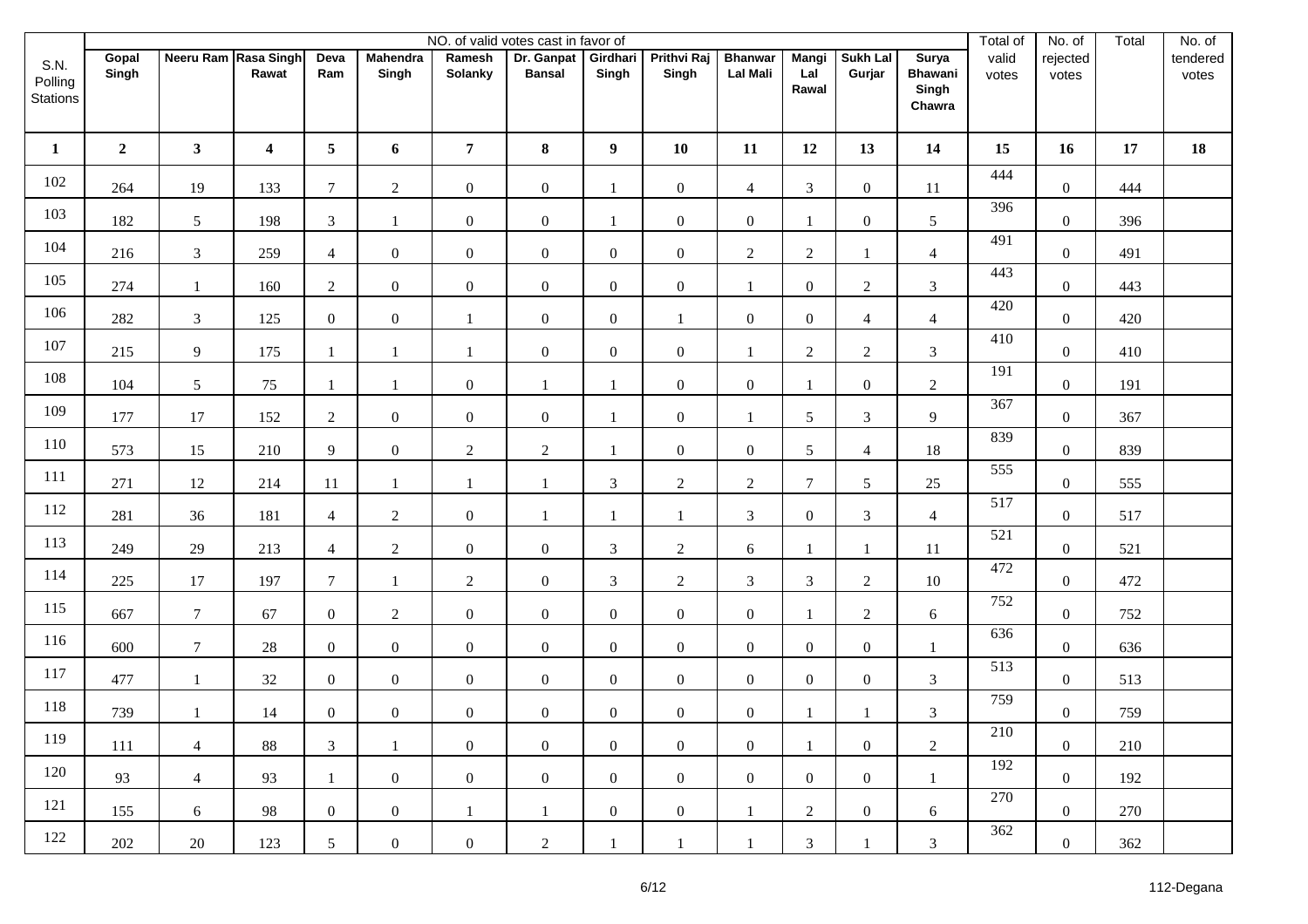|                             |                |                      |                         |                 |                          |                   | NO. of valid votes cast in favor of |                   |                             |                                   |                              |                           |                                            | Total of       | No. of            | Total | $\overline{No.}$ of |
|-----------------------------|----------------|----------------------|-------------------------|-----------------|--------------------------|-------------------|-------------------------------------|-------------------|-----------------------------|-----------------------------------|------------------------------|---------------------------|--------------------------------------------|----------------|-------------------|-------|---------------------|
| S.N.<br>Polling<br>Stations | Gopal<br>Singh | Neeru Ram Rasa Singh | Rawat                   | Deva<br>Ram     | <b>Mahendra</b><br>Singh | Ramesh<br>Solanky | Dr. Ganpat<br><b>Bansal</b>         | Girdhari<br>Singh | <b>Prithvi Raj</b><br>Singh | <b>Bhanwar</b><br><b>Lal Mali</b> | <b>Mangi</b><br>Lal<br>Rawal | <b>Sukh Lal</b><br>Gurjar | Surya<br><b>Bhawani</b><br>Singh<br>Chawra | valid<br>votes | rejected<br>votes |       | tendered<br>votes   |
| $\mathbf{1}$                | $\mathbf{2}$   | 3 <sup>7</sup>       | $\overline{\mathbf{4}}$ | $5\overline{)}$ | 6                        | $\overline{7}$    | 8                                   | $\boldsymbol{9}$  | 10                          | 11                                | 12                           | 13                        | 14                                         | 15             | 16                | 17    | 18                  |
| 123                         | 178            | 26                   | 97                      | $\overline{2}$  | 1                        | $\mathbf{1}$      | $\mathbf{0}$                        | 1                 | $\mathbf{1}$                | $\overline{2}$                    | $\mathbf{1}$                 | $\mathfrak{Z}$            | $8\,$                                      | 321            | $\mathbf{0}$      | 321   |                     |
| 124                         | 126            | $8\,$                | 188                     | $\mathfrak{Z}$  | $\overline{2}$           | $\mathbf{1}$      | $\sqrt{2}$                          | $\mathfrak{Z}$    | $\mathbf{1}$                | $\overline{0}$                    | $\mathfrak{Z}$               | 1                         | 13                                         | 351            | $\boldsymbol{0}$  | 351   |                     |
| 125                         | 138            | 16                   | 167                     | $\overline{4}$  | $\overline{0}$           | $\mathbf{0}$      | $\boldsymbol{0}$                    | $\mathbf{0}$      | $\mathbf{0}$                | $\mathfrak{Z}$                    | $\boldsymbol{0}$             | $\mathbf{1}$              | $\mathfrak{Z}$                             | 332            | $\mathbf{0}$      | 332   |                     |
| 126                         | 113            | $\boldsymbol{0}$     | 65                      | 6               | $\mathbf{1}$             | $\boldsymbol{0}$  | 1                                   | $\mathbf{0}$      | $\boldsymbol{0}$            | $\overline{0}$                    | $\boldsymbol{0}$             | $\boldsymbol{0}$          | $7\phantom{.0}$                            | 193            | $\boldsymbol{0}$  | 193   |                     |
| 127                         | 393            | $8\,$                | 119                     | $\mathfrak{Z}$  | $\overline{0}$           | $\mathbf{1}$      | $\mathbf{0}$                        | $\boldsymbol{0}$  | $\boldsymbol{0}$            | $\overline{0}$                    | 6                            | $\mathbf{1}$              | $\mathfrak{Z}$                             | 534            | $\mathbf{0}$      | 534   |                     |
| 128                         | 387            | $\overline{4}$       | 207                     | $5\overline{)}$ | $\mathfrak{Z}$           | $\boldsymbol{0}$  | $\mathbf{0}$                        | $\boldsymbol{0}$  | $\mathbf{1}$                | $\mathbf{1}$                      | 5                            | $\mathfrak{Z}$            | 9                                          | 625            | $\boldsymbol{0}$  | 625   |                     |
| 129                         | 375            | 16                   | 190                     | 11              | $\overline{4}$           | $\mathbf{1}$      | $\boldsymbol{0}$                    | 1                 | $\boldsymbol{0}$            | $\overline{7}$                    | $\mathfrak{Z}$               | $\mathfrak{Z}$            | $8\,$                                      | 619            | $\mathbf{0}$      | 619   |                     |
| 130                         | 206            | 3                    | 178                     | $\tau$          | $\overline{0}$           | $\boldsymbol{0}$  | $\mathbf{0}$                        | $\boldsymbol{0}$  | $\boldsymbol{0}$            | $\mathbf{1}$                      | $\mathbf{1}$                 | $\overline{2}$            | $\overline{4}$                             | 402            | $\boldsymbol{0}$  | 402   |                     |
| 131                         | 126            | 10                   | 148                     | $\overline{4}$  | $\overline{0}$           | $\overline{2}$    | $\overline{2}$                      | $\mathbf{0}$      | $\boldsymbol{0}$            | $\mathbf{1}$                      | $\mathbf{0}$                 | $\boldsymbol{0}$          | $\overline{2}$                             | 295            | $\mathbf{0}$      | 295   |                     |
| 132                         | 352            | $10\,$               | 173                     | 9               | $\overline{2}$           | $\mathfrak{Z}$    | $\mathbf{0}$                        | 1                 | $\boldsymbol{0}$            | $\boldsymbol{0}$                  | 5                            | 1                         | $7\phantom{.0}$                            | 563            | $\boldsymbol{0}$  | 563   |                     |
| 133                         | 281            | $\sqrt{6}$           | 173                     | $\tau$          | $\mathbf{1}$             | $\mathbf{0}$      | $\mathbf{0}$                        | $\mathbf{0}$      | $\sqrt{2}$                  | $\mathbf{1}$                      | $\sqrt{2}$                   | $\mathfrak{Z}$            | 18                                         | 494            | $\mathbf{0}$      | 494   |                     |
| 134                         | 437            | $24\,$               | 95                      | $\overline{4}$  | $\overline{1}$           | $\boldsymbol{0}$  | $\mathbf{1}$                        | $\mathbf{1}$      | $\boldsymbol{0}$            | $\overline{1}$                    | $\sqrt{2}$                   | $\overline{2}$            | 11                                         | 579            | $\boldsymbol{0}$  | 579   |                     |
| 135                         | 191            | $\sqrt{5}$           | 99                      | $\mathfrak{Z}$  | $\mathbf{0}$             | $\mathbf{1}$      | $\mathbf{0}$                        | $\mathbf{1}$      | $\sqrt{2}$                  | $\overline{0}$                    | $\mathbf{1}$                 | $\overline{2}$            | $6\phantom{.}6$                            | 311            | $\boldsymbol{0}$  | 311   |                     |
| 136                         | 168            | $23\,$               | 58                      | $\overline{2}$  | $\overline{0}$           | $\mathbf{1}$      | $\mathbf{0}$                        | $\mathbf{0}$      | $\boldsymbol{0}$            |                                   | 5                            | $\mathfrak{Z}$            | 9                                          | 270            | $\mathbf{0}$      | 270   |                     |
| 137                         | 139            | $10\,$               | 32                      | $\mathfrak{Z}$  | $\overline{2}$           | $\sqrt{2}$        | $\overline{2}$                      | $\boldsymbol{0}$  | $\mathbf{0}$                | $\mathfrak{Z}$                    | $\mathfrak{Z}$               | $\sqrt{6}$                | $10\,$                                     | 212            | $\mathbf{0}$      | 212   |                     |
| 138                         | 131            | 6                    | 26                      | $\overline{0}$  | $\overline{0}$           | $\boldsymbol{0}$  | $\overline{0}$                      | $\boldsymbol{0}$  | $\boldsymbol{0}$            | $\mathbf{1}$                      | 1                            | 1                         | $8\,$                                      | 174            | $\mathbf{0}$      | 174   |                     |
| 139                         | 298            | $14$                 | 163                     | $\overline{4}$  |                          | $\boldsymbol{0}$  | 1                                   | $\boldsymbol{0}$  | $\mathfrak{Z}$              | $\overline{0}$                    | 3                            | $\sqrt{2}$                | 12                                         | 501            | $\boldsymbol{0}$  | 501   |                     |
| 140                         | 83             | 20                   | 122                     | $\overline{2}$  | $\overline{0}$           | -1                | $\overline{0}$                      | $\boldsymbol{0}$  | $\mathbf{1}$                | $\overline{2}$                    | $\mathfrak{Z}$               | $\overline{2}$            | $\tau$                                     | 243            | $\overline{0}$    | 243   |                     |
| 141                         | 195            | 8                    | 59                      | $\overline{0}$  | $\overline{0}$           | $\boldsymbol{0}$  | $\overline{0}$                      | $\overline{0}$    | $\boldsymbol{0}$            | $\overline{4}$                    | $\overline{2}$               | $\overline{0}$            | $5\overline{)}$                            | 273            | $\boldsymbol{0}$  | 273   |                     |
| 142                         | 199            | 15                   | 111                     | $\overline{0}$  | $\overline{0}$           | $\boldsymbol{0}$  | $\overline{0}$                      | $\mathbf{1}$      | 2                           | 1                                 | $\boldsymbol{0}$             | 6                         | 6                                          | 341            | $\overline{0}$    | 341   |                     |
| 143                         | 272            | 6                    | 40                      | -1              | $\mathbf{0}$             | $\boldsymbol{0}$  | 1                                   | $\boldsymbol{0}$  | $\boldsymbol{0}$            | $\overline{0}$                    | $\boldsymbol{0}$             | $\mathbf{0}$              | $\boldsymbol{0}$                           | 320            | $\boldsymbol{0}$  | 320   |                     |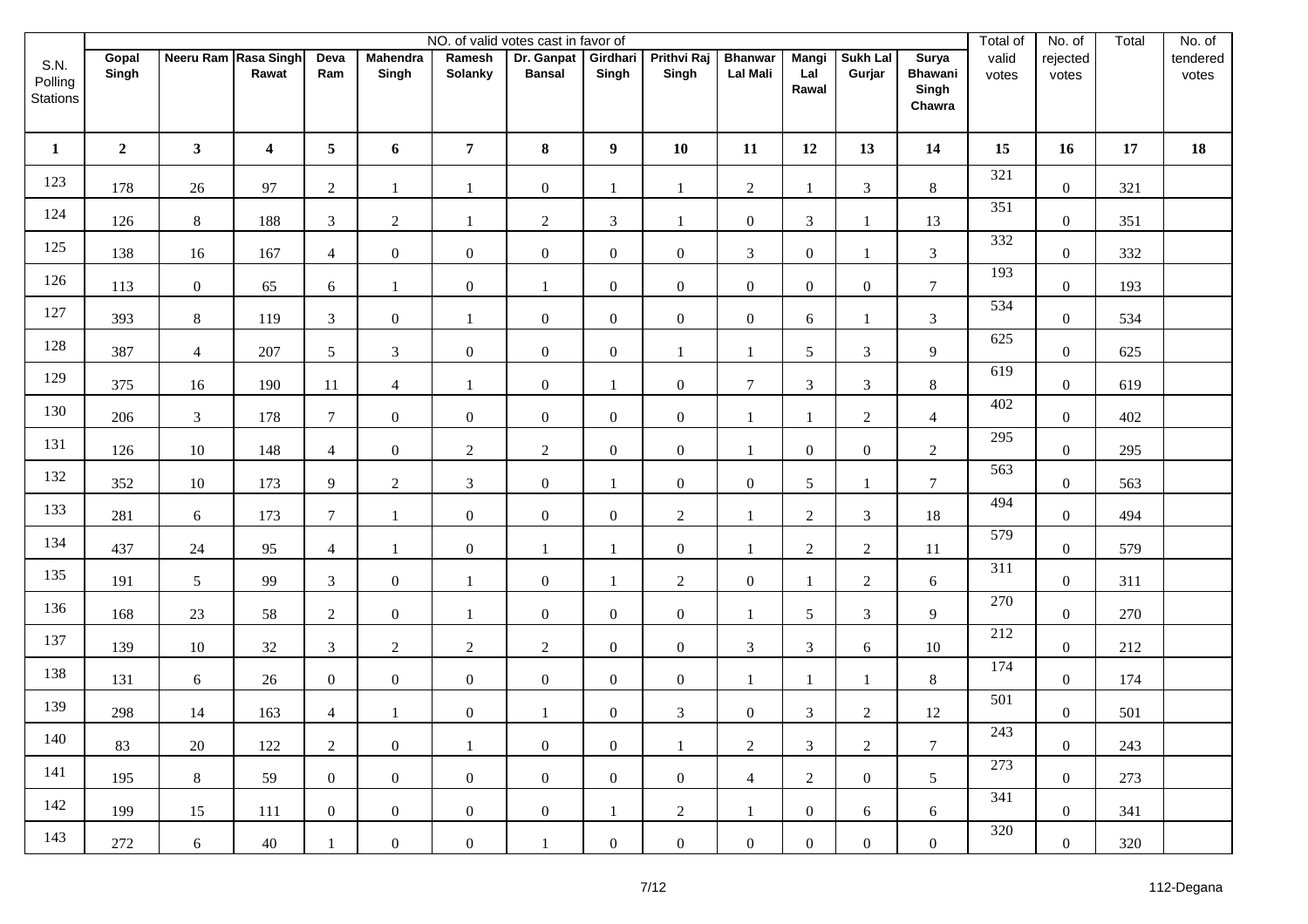|                             |                |                      |                         |                 |                          |                   | NO. of valid votes cast in favor of |                   |                             |                                   |                              |                           |                                            | Total of         | No. of            | Total | No. of            |
|-----------------------------|----------------|----------------------|-------------------------|-----------------|--------------------------|-------------------|-------------------------------------|-------------------|-----------------------------|-----------------------------------|------------------------------|---------------------------|--------------------------------------------|------------------|-------------------|-------|-------------------|
| S.N.<br>Polling<br>Stations | Gopal<br>Singh | Neeru Ram Rasa Singh | Rawat                   | Deva<br>Ram     | <b>Mahendra</b><br>Singh | Ramesh<br>Solanky | Dr. Ganpat<br><b>Bansal</b>         | Girdhari<br>Singh | <b>Prithvi Raj</b><br>Singh | <b>Bhanwar</b><br><b>Lal Mali</b> | <b>Mangi</b><br>Lal<br>Rawal | <b>Sukh Lal</b><br>Gurjar | Surya<br><b>Bhawani</b><br>Singh<br>Chawra | valid<br>votes   | rejected<br>votes |       | tendered<br>votes |
| $\mathbf{1}$                | $\mathbf{2}$   | 3 <sup>1</sup>       | $\overline{\mathbf{4}}$ | $5\overline{)}$ | 6                        | $\overline{7}$    | 8                                   | $\boldsymbol{9}$  | 10                          | 11                                | 12                           | 13                        | 14                                         | 15               | 16                | 17    | 18                |
| 144                         | 211            | $\mathfrak{Z}$       | 14                      | $\overline{0}$  | $\overline{0}$           | $\mathbf{1}$      | $\boldsymbol{0}$                    | $\boldsymbol{0}$  | $\boldsymbol{0}$            | $\overline{2}$                    | $\boldsymbol{0}$             | $\overline{2}$            | $8\,$                                      | 241              | $\overline{0}$    | 241   |                   |
| 145                         | 326            | $10\,$               | 61                      | -1              | $\mathbf{0}$             | $\boldsymbol{0}$  | $\boldsymbol{0}$                    | $\boldsymbol{0}$  | $\boldsymbol{0}$            | 1                                 | $\boldsymbol{0}$             | 1                         | 6                                          | 406              | $\boldsymbol{0}$  | 406   |                   |
| 146                         | 113            | 15                   | 245                     | $\mathfrak{Z}$  | $\overline{2}$           | $\mathbf{0}$      | $\boldsymbol{0}$                    | $\boldsymbol{0}$  | $\mathbf{0}$                | $\overline{0}$                    | 5                            | $\mathfrak{Z}$            | $11\,$                                     | 397              | $\overline{0}$    | 397   |                   |
| 147                         | 124            | 14                   | 188                     | $\overline{4}$  | $\mathbf{1}$             | $\mathbf{1}$      | $\boldsymbol{0}$                    | $\boldsymbol{0}$  | $\boldsymbol{0}$            | 5                                 | $\boldsymbol{0}$             | $\mathfrak{Z}$            | 6                                          | 346              | $\boldsymbol{0}$  | 346   |                   |
| 148                         | 154            | 15                   | 143                     | $\mathfrak{Z}$  | $\mathbf{1}$             | $\mathbf{1}$      | $\boldsymbol{0}$                    | $\boldsymbol{0}$  | $\mathbf{1}$                | $\overline{2}$                    | $\mathbf{1}$                 | $\overline{2}$            | 9                                          | 332              | $\mathbf{0}$      | 332   |                   |
| 149                         | 130            | $\boldsymbol{7}$     | 84                      | $\overline{4}$  |                          | $\boldsymbol{0}$  | $\mathbf{0}$                        | $\boldsymbol{0}$  | $\boldsymbol{0}$            | $\mathbf{1}$                      | $\boldsymbol{0}$             | $\overline{c}$            | $\mathfrak{S}$                             | 234              | $\boldsymbol{0}$  | 234   |                   |
| 150                         | 188            | $\overline{4}$       | $40\,$                  | $\mathbf{1}$    | $\mathbf{1}$             | $\mathbf{0}$      | $\boldsymbol{0}$                    | $\mathbf{0}$      | $\mathbf{0}$                | $\overline{0}$                    | $\boldsymbol{0}$             | $\overline{0}$            | $\overline{7}$                             | 241              | $\mathbf{0}$      | 241   |                   |
| 151                         | 118            | $\tau$               | $47\,$                  | -1              | $\overline{0}$           | $\overline{2}$    | $\boldsymbol{0}$                    | $\boldsymbol{0}$  | $\boldsymbol{0}$            | $\overline{2}$                    | $\boldsymbol{0}$             | $\boldsymbol{0}$          | $\overline{4}$                             | 181              | $\boldsymbol{0}$  | 181   |                   |
| 152                         | 253            | $25\,$               | 140                     | $\overline{2}$  | $\overline{2}$           | $\mathfrak{Z}$    | $\mathbf{0}$                        | $\mathbf{0}$      | $\boldsymbol{0}$            | $\overline{0}$                    | 3                            | $\overline{c}$            | $10\,$                                     | 440              | $\mathbf{0}$      | 440   |                   |
| 153                         | 191            | 31                   | 122                     | $\overline{4}$  | $\overline{1}$           | $\boldsymbol{0}$  | $\mathbf{0}$                        | $\overline{2}$    | $\boldsymbol{0}$            | $\overline{0}$                    | $\sqrt{2}$                   | $\sqrt{5}$                | $8\,$                                      | 366              | $\boldsymbol{0}$  | 366   |                   |
| 154                         | 270            | $10\,$               | 37                      | $\overline{1}$  | $\overline{0}$           | $\mathbf{1}$      | $\boldsymbol{0}$                    | $\mathbf{1}$      | $\boldsymbol{0}$            | $\mathbf{1}$                      | $\mathbf{1}$                 | $\mathfrak{Z}$            | $\mathfrak{S}$                             | 330              | $\mathbf{0}$      | 330   |                   |
| 155                         | 227            | 13                   | 106                     | $\mathbf{0}$    | $\mathbf{0}$             | $\boldsymbol{0}$  | $\mathbf{0}$                        | $\mathbf{1}$      | $\mathbf{1}$                | $\mathfrak{Z}$                    | 5                            | $\overline{4}$            | $11\,$                                     | $\overline{371}$ | $\boldsymbol{0}$  | 371   |                   |
| 156                         | 278            | $11\,$               | 152                     | $\overline{4}$  | $\overline{0}$           | $\sqrt{2}$        | $\boldsymbol{0}$                    | $\boldsymbol{0}$  | $\mathfrak{Z}$              | $\overline{3}$                    | 6                            | $\mathbf{1}$              | 15                                         | 475              | $\boldsymbol{0}$  | 475   |                   |
| 157                         | 205            | $8\,$                | 120                     | $\overline{4}$  | $\mathfrak{Z}$           | $\mathbf{1}$      | $\mathbf{1}$                        | 1                 | $\boldsymbol{0}$            | $\overline{2}$                    | $\overline{4}$               | $\overline{2}$            | 13                                         | 364              | $\mathbf{0}$      | 364   |                   |
| 158                         | 402            | 17                   | 116                     | $\overline{4}$  | $\overline{0}$           | $\mathbf{1}$      | $\overline{2}$                      | $\boldsymbol{0}$  | $\overline{2}$              | $\mathfrak{Z}$                    | $\overline{1}$               | $\mathbf{1}$              | $\sqrt{6}$                                 | 555              | $\mathbf{0}$      | 555   |                   |
| 159                         | 208            | $\epsilon$           | 132                     | $\overline{4}$  | -1                       | $\boldsymbol{0}$  | $\overline{0}$                      | $\boldsymbol{0}$  | $\boldsymbol{0}$            | $\overline{2}$                    | $\overline{4}$               | $\overline{2}$            | 12                                         | 371              | $\mathbf{0}$      | 371   |                   |
| 160                         | 452            | $\boldsymbol{6}$     | $24\,$                  | -1              | $\overline{2}$           | $\boldsymbol{0}$  | $\boldsymbol{0}$                    | $\mathbf{1}$      | $\boldsymbol{0}$            | $\mathfrak{Z}$                    | $\overline{c}$               | $\overline{0}$            | 20                                         | $\overline{511}$ | $\boldsymbol{0}$  | 511   |                   |
| 161                         | 358            | 11                   | 44                      | $\overline{2}$  | $\overline{0}$           | $\boldsymbol{0}$  | $\overline{0}$                      | $\boldsymbol{0}$  | -1                          | -1                                | $\mathfrak{Z}$               | $\overline{2}$            | 21                                         | 443              | $\mathbf{0}$      | 443   |                   |
| 162                         | 295            | $\overline{2}$       | 113                     | $\overline{0}$  | $\mathbf{1}$             | $\boldsymbol{0}$  | $\overline{0}$                      | $\boldsymbol{0}$  | $\boldsymbol{0}$            | $\overline{0}$                    | $\overline{2}$               | $\mathbf{1}$              | 10                                         | 424              | $\mathbf{0}$      | 424   |                   |
| 163                         | 226            | 9                    | 59                      | $\overline{0}$  | 1                        | -1                | $\overline{0}$                      | $\mathbf{1}$      | $\boldsymbol{0}$            | $\overline{0}$                    | $\boldsymbol{0}$             | $\overline{0}$            | 12                                         | 309              | $\overline{0}$    | 309   |                   |
| 164                         | 114            | $\overline{4}$       | 56                      | $\overline{2}$  | $\mathbf{0}$             | $\boldsymbol{0}$  | $\boldsymbol{0}$                    | $\boldsymbol{0}$  | $\overline{1}$              | $\overline{0}$                    | $\mathbf{1}$                 | $\mathbf{0}$              | $\tau$                                     | 185              | $\boldsymbol{0}$  | 185   |                   |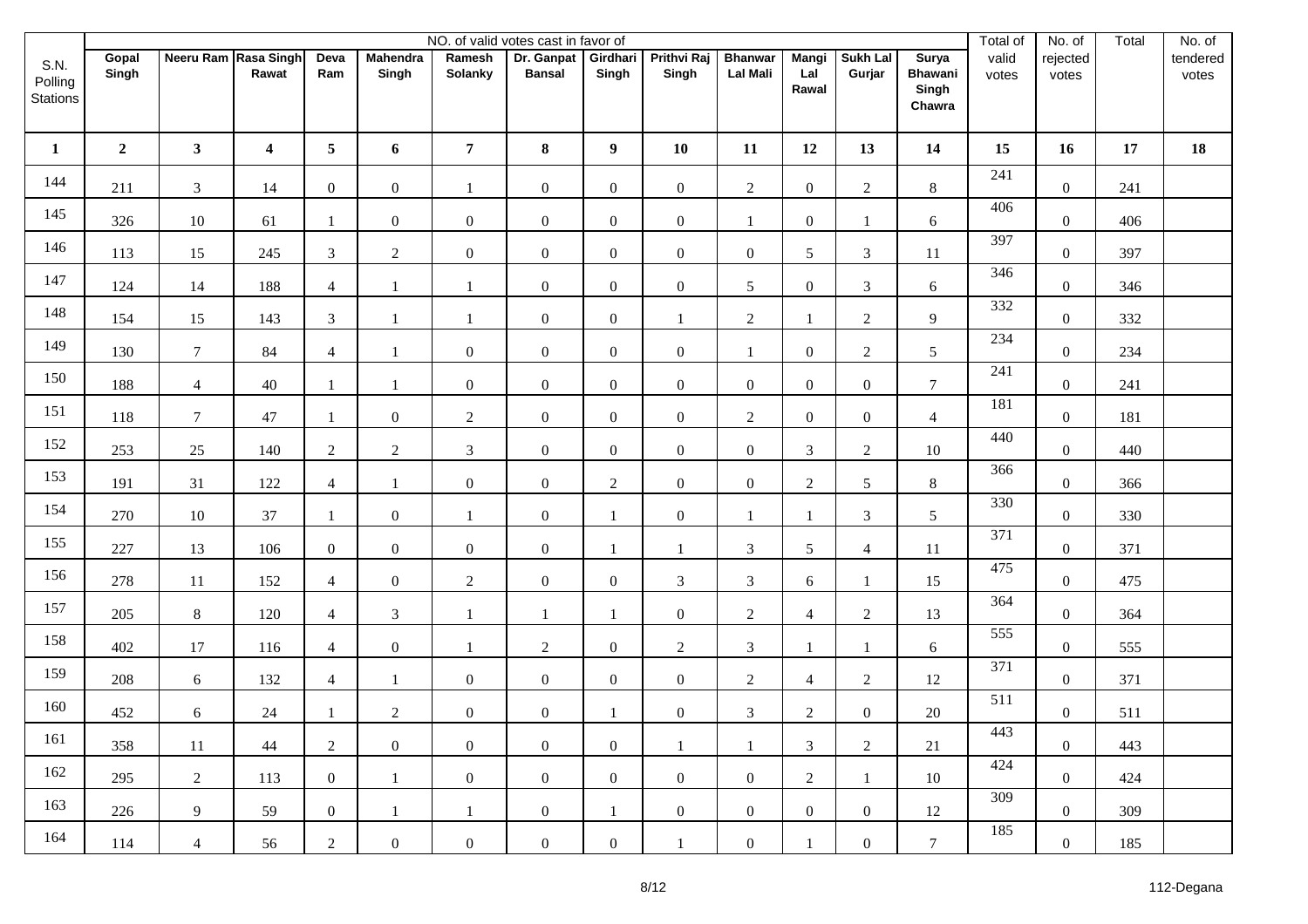|                             |                |                      |                         |                 |                          |                   | NO. of valid votes cast in favor of |                   |                             |                                   |                              |                           |                                            | Total of       | No. of            | Total | No. of            |
|-----------------------------|----------------|----------------------|-------------------------|-----------------|--------------------------|-------------------|-------------------------------------|-------------------|-----------------------------|-----------------------------------|------------------------------|---------------------------|--------------------------------------------|----------------|-------------------|-------|-------------------|
| S.N.<br>Polling<br>Stations | Gopal<br>Singh | Neeru Ram Rasa Singh | Rawat                   | Deva<br>Ram     | <b>Mahendra</b><br>Singh | Ramesh<br>Solanky | Dr. Ganpat<br><b>Bansal</b>         | Girdhari<br>Singh | <b>Prithvi Raj</b><br>Singh | <b>Bhanwar</b><br><b>Lal Mali</b> | <b>Mangi</b><br>Lal<br>Rawal | <b>Sukh Lal</b><br>Gurjar | Surya<br><b>Bhawani</b><br>Singh<br>Chawra | valid<br>votes | rejected<br>votes |       | tendered<br>votes |
| $\mathbf{1}$                | $\mathbf{2}$   | 3 <sup>7</sup>       | $\overline{\mathbf{4}}$ | $5\phantom{.0}$ | 6                        | $\overline{7}$    | 8                                   | $\boldsymbol{9}$  | 10                          | 11                                | 12                           | 13                        | 14                                         | 15             | 16                | 17    | 18                |
| 165                         | 35             | $\mathbf{1}$         | 80                      | $\mathfrak{Z}$  | $\overline{0}$           | $\mathbf{0}$      | $\boldsymbol{0}$                    | $\boldsymbol{0}$  | $\boldsymbol{0}$            | $\overline{0}$                    | $\mathbf{1}$                 | $\mathbf{1}$              | $\sqrt{2}$                                 | 123            | $\mathbf{0}$      | 123   |                   |
| 166                         | 151            | $\overline{9}$       | 137                     | $\mathfrak{Z}$  | $\mathbf{0}$             | $\boldsymbol{0}$  | $\boldsymbol{0}$                    | $\boldsymbol{0}$  | $\boldsymbol{0}$            | $\mathbf{1}$                      | 4                            | $\boldsymbol{0}$          | $\overline{4}$                             | 309            | $\boldsymbol{0}$  | 309   |                   |
| 167                         | 104            | $\overline{9}$       | 42                      | $\overline{0}$  | 1                        | $\mathbf{0}$      | $\mathbf{1}$                        | 1                 | $\mathbf{1}$                | 1                                 | $\mathfrak{Z}$               | $\overline{0}$            | $\mathfrak{Z}$                             | 166            | $\mathbf{0}$      | 166   |                   |
| 168                         | 109            | $\boldsymbol{6}$     | 61                      | $\overline{2}$  | $\boldsymbol{0}$         | $\boldsymbol{0}$  | $\boldsymbol{0}$                    | 1                 | $\boldsymbol{0}$            | $\overline{0}$                    | $\boldsymbol{0}$             | 1                         | $5\phantom{.0}$                            | 185            | $\boldsymbol{0}$  | 185   |                   |
| 169                         | 194            | $\overline{4}$       | 110                     | $\overline{4}$  | $\overline{0}$           | $\mathbf{1}$      | $\boldsymbol{0}$                    | $\boldsymbol{0}$  | $\boldsymbol{0}$            | $\mathbf{1}$                      | $\overline{2}$               | $\overline{2}$            | 6                                          | 324            | $\overline{0}$    | 324   |                   |
| 170                         | 368            | $\overline{4}$       | 66                      | $\overline{3}$  | $\boldsymbol{0}$         | $\mathbf{1}$      | $\boldsymbol{0}$                    |                   | $\mathbf{1}$                | $\boldsymbol{0}$                  | $\sqrt{2}$                   | $\boldsymbol{0}$          | 6                                          | 452            | $\boldsymbol{0}$  | 452   |                   |
| 171                         | 313            | 11                   | 175                     | $5\overline{)}$ | $\overline{0}$           | $\mathbf{0}$      | $\boldsymbol{0}$                    | $\boldsymbol{0}$  | $\mathbf{0}$                | $\mathbf{1}$                      | $\mathfrak{Z}$               | 5                         | 24                                         | 537            | $\mathbf{0}$      | 537   |                   |
| 172                         | 444            | $26\,$               | 170                     | 9               | $\overline{0}$           | $\mathfrak{Z}$    | $\boldsymbol{0}$                    | $\boldsymbol{0}$  | $\boldsymbol{0}$            | $\overline{0}$                    | $\overline{4}$               | $\overline{2}$            | 17                                         | 675            | $\boldsymbol{0}$  | 675   |                   |
| 173                         | 264            | 15                   | 47                      | $\mathbf{1}$    | $\overline{0}$           | $\mathfrak{Z}$    | $\mathbf{1}$                        | $\mathbf{0}$      | $\mathbf{1}$                | $\overline{2}$                    | 5                            | $\overline{4}$            | 22                                         | 365            | $\mathbf{0}$      | 365   |                   |
| 174                         | 381            | $\sqrt{5}$           | 81                      | $\overline{2}$  | $\mathbf{0}$             | $\boldsymbol{0}$  | $\boldsymbol{0}$                    | $\boldsymbol{0}$  | 1                           | $\mathbf{1}$                      | $\mathbf{1}$                 |                           | $8\,$                                      | 481            | $\boldsymbol{0}$  | 481   |                   |
| 175                         | 100            | $8\,$                | $20\,$                  | $\mathbf{0}$    | $\mathbf{1}$             | $\mathbf{0}$      | $\boldsymbol{0}$                    | $\mathbf{1}$      | $\sqrt{2}$                  | $\overline{2}$                    | $\boldsymbol{0}$             | $\sqrt{2}$                | $\sqrt{2}$                                 | 138            | $\mathbf{0}$      | 138   |                   |
| 176                         | 64             | $\sqrt{6}$           | 70                      | $\overline{4}$  | $\overline{2}$           | $\boldsymbol{0}$  | $\overline{2}$                      | $\boldsymbol{0}$  | $\sqrt{2}$                  | $\overline{2}$                    | $\mathbf{1}$                 | $\boldsymbol{0}$          | $5\phantom{.0}$                            | 158            | $\mathbf{0}$      | 158   |                   |
| 177                         | 122            | $\mathfrak{Z}$       | 203                     | $\overline{2}$  | $\mathbf{1}$             | $\mathbf{0}$      | $\boldsymbol{0}$                    | $\boldsymbol{0}$  | $\mathbf{1}$                | $\overline{0}$                    | 5                            | $\overline{2}$            | 12                                         | 351            | $\boldsymbol{0}$  | 351   |                   |
| 178                         | 189            | $\tau$               | 72                      | $\overline{0}$  | $\overline{2}$           | $\mathbf{0}$      | $\boldsymbol{0}$                    | $\boldsymbol{0}$  | 1                           | $\overline{2}$                    |                              | $\overline{2}$            | $8\,$                                      | 284            | $\mathbf{0}$      | 284   |                   |
| 179                         | 193            | $\overline{9}$       | 162                     | $\mathbf{1}$    | $\mathbf{1}$             | $\boldsymbol{0}$  | $\boldsymbol{0}$                    | $\mathfrak{Z}$    | $\mathbf{1}$                | $\overline{0}$                    | $\overline{c}$               | $\mathbf{1}$              | 9                                          | 382            | $\mathbf{0}$      | 382   |                   |
| 180                         | 614            | 19                   | $77\,$                  | $\overline{2}$  | $\overline{0}$           | $\sqrt{2}$        | $\mathbf{1}$                        | $\mathbf{0}$      | 1                           | $\mathbf{1}$                      | $\sqrt{2}$                   | $\overline{2}$            | $\mathfrak{Z}$                             | 724            | $\mathbf{0}$      | 724   |                   |
| 181                         | 159            | $\mathfrak{S}$       | 102                     | $\tau$          | $\mathbf{1}$             | $\sqrt{2}$        | $\mathbf{0}$                        | $\mathbf{0}$      | $\boldsymbol{0}$            | $\boldsymbol{0}$                  | $\mathbf{1}$                 | $\mathfrak{Z}$            | $17\,$                                     | 297            | $\boldsymbol{0}$  | 297   |                   |
| 182                         | 129            | 8                    | 152                     | $\overline{2}$  | $\overline{2}$           | $\mathbf{1}$      | $\mathfrak{Z}$                      | 2                 | $\boldsymbol{0}$            | $\overline{2}$                    | 5                            | 1                         | 12                                         | 319            | $\overline{0}$    | 319   |                   |
| 183                         | 146            | 5                    | 125                     | $\overline{2}$  | $\mathbf{1}$             | $\boldsymbol{0}$  | $\overline{0}$                      | 1                 | $\boldsymbol{0}$            | $\overline{0}$                    | $\boldsymbol{0}$             | $\overline{0}$            | 6                                          | 286            | $\overline{0}$    | 286   |                   |
| 184                         | 149            | 13                   | 113                     | 1               | 1                        | -1                | $\mathbf{1}$                        | 1                 | 3                           | $\mathfrak{Z}$                    | $\boldsymbol{0}$             | 3                         | 15                                         | 304            | $\overline{0}$    | 304   |                   |
| 185                         | 167            | $\epsilon$           | $92\,$                  | $\mathfrak{Z}$  | $\mathbf{0}$             | $\boldsymbol{0}$  | 1                                   | $\boldsymbol{0}$  | $\boldsymbol{0}$            | $\mathbf{1}$                      | $\boldsymbol{2}$             | 1                         | $\tau$                                     | 280            | $\boldsymbol{0}$  | 280   |                   |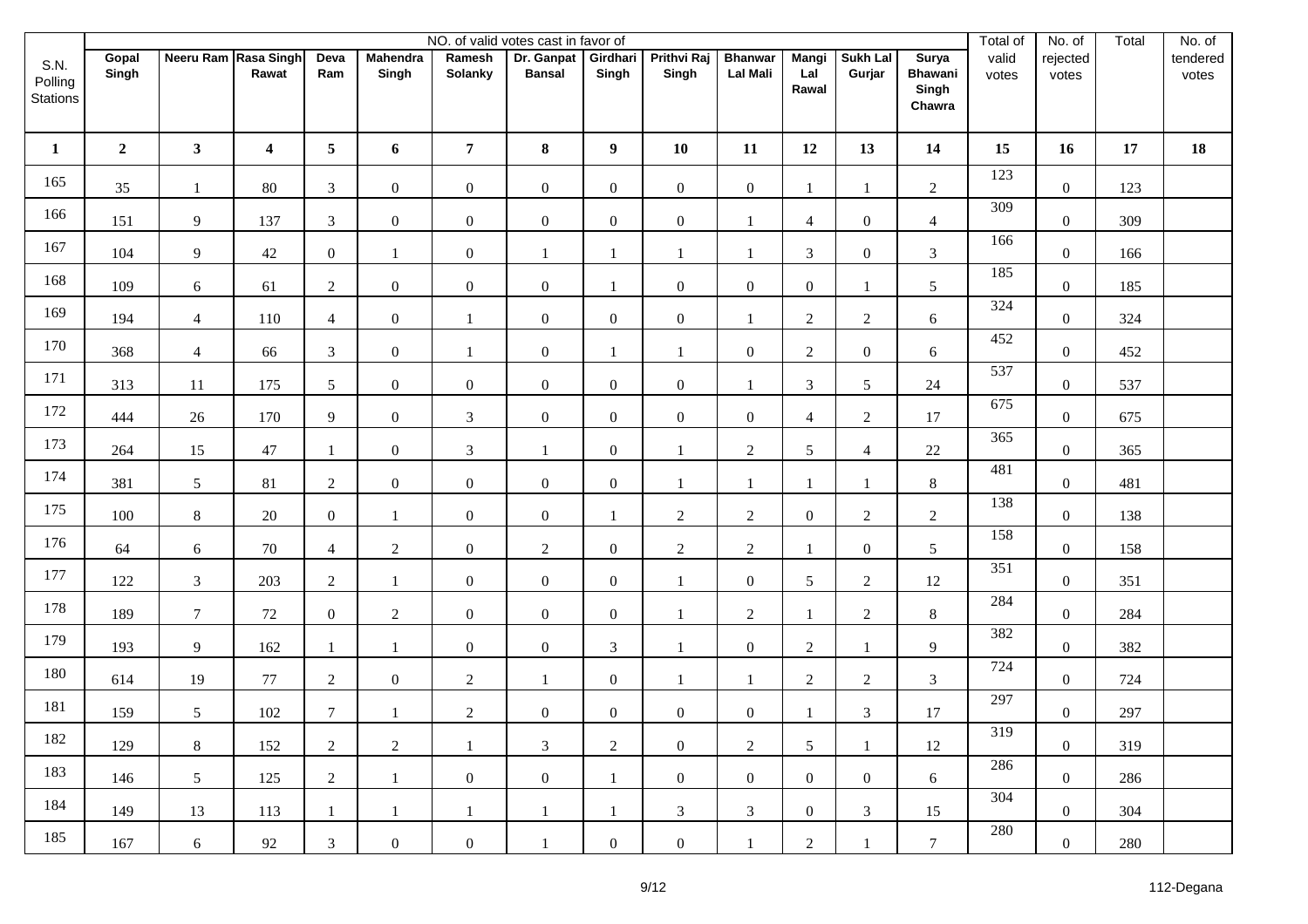|                             |                |                      |                         |                 |                          |                          | NO. of valid votes cast in favor of |                   |                             |                                   |                              |                           |                                            | Total of       | No. of            | Total | No. of            |
|-----------------------------|----------------|----------------------|-------------------------|-----------------|--------------------------|--------------------------|-------------------------------------|-------------------|-----------------------------|-----------------------------------|------------------------------|---------------------------|--------------------------------------------|----------------|-------------------|-------|-------------------|
| S.N.<br>Polling<br>Stations | Gopal<br>Singh | Neeru Ram Rasa Singh | Rawat                   | Deva<br>Ram     | <b>Mahendra</b><br>Singh | Ramesh<br><b>Solanky</b> | Dr. Ganpat<br><b>Bansal</b>         | Girdhari<br>Singh | <b>Prithvi Raj</b><br>Singh | <b>Bhanwar</b><br><b>Lal Mali</b> | <b>Mangi</b><br>Lal<br>Rawal | <b>Sukh Lal</b><br>Gurjar | Surya<br><b>Bhawani</b><br>Singh<br>Chawra | valid<br>votes | rejected<br>votes |       | tendered<br>votes |
| 1                           | $\overline{2}$ | $\mathbf{3}$         | $\overline{\mathbf{4}}$ | $5\overline{)}$ | 6                        | $\overline{7}$           | 8                                   | 9                 | 10                          | 11                                | 12                           | 13                        | 14                                         | 15             | 16                | 17    | 18                |
| 186                         | 165            | 13                   | 156                     | $\mathfrak{Z}$  | $\mathbf{1}$             | $\mathbf{0}$             | $\overline{2}$                      | $\boldsymbol{0}$  | $\sqrt{2}$                  | 1                                 | 3                            | 14                        | 11                                         | 371            | $\mathbf{0}$      | 371   |                   |
| 187                         | 84             | 15                   | 103                     | $\mathfrak{Z}$  | $\mathbf{0}$             | $\mathfrak{Z}$           | $\mathbf{0}$                        | -1                | $\boldsymbol{0}$            | -1                                | $\overline{2}$               | $\boldsymbol{0}$          | $5\phantom{.0}$                            | 217            | $\boldsymbol{0}$  | 217   |                   |
| 188                         | 106            | $\overline{4}$       | 73                      | 1               | $\overline{0}$           | $\mathbf{0}$             | $\mathbf{1}$                        | 1                 | $\boldsymbol{0}$            | 1                                 | $\sqrt{2}$                   | $\mathbf{1}$              | $\mathfrak{Z}$                             | 193            | $\overline{0}$    | 193   |                   |
| 189                         | 63             | $\mathfrak{S}$       | 129                     | $\overline{4}$  | 1                        | $\boldsymbol{0}$         | $\boldsymbol{0}$                    | $\boldsymbol{0}$  | $\boldsymbol{0}$            | $\overline{2}$                    | $\boldsymbol{0}$             | $\overline{c}$            | $\overline{2}$                             | 208            | $\boldsymbol{0}$  | 208   |                   |
| 190                         | 123            | 5                    | 95                      | $\mathfrak{Z}$  | $\overline{0}$           | $\boldsymbol{0}$         | $\boldsymbol{0}$                    | $\boldsymbol{0}$  | $\boldsymbol{0}$            | $\overline{0}$                    | $\mathfrak{Z}$               | $\overline{c}$            | $\overline{4}$                             | 235            | $\overline{0}$    | 235   |                   |
| 191                         | 97             | $\boldsymbol{7}$     | 243                     | 5               | $\mathfrak{Z}$           | $\mathbf{1}$             | $\boldsymbol{0}$                    | $\mathbf{1}$      | $\sqrt{2}$                  | $\mathfrak{Z}$                    | $\boldsymbol{7}$             | $\overline{4}$            | 9                                          | 382            | $\boldsymbol{0}$  | 382   |                   |
| 192                         | 192            | $\sqrt{6}$           | 84                      | $\overline{2}$  | $\overline{0}$           | $\mathbf{1}$             | $\boldsymbol{0}$                    | $\mathbf{0}$      | $\boldsymbol{0}$            | $\overline{0}$                    | $\sqrt{2}$                   | $\overline{2}$            | 11                                         | 300            | $\overline{0}$    | 300   |                   |
| 193                         | 282            | $\sqrt{2}$           | 59                      | $\overline{2}$  | $\mathfrak{Z}$           | $\boldsymbol{0}$         | $\mathbf{1}$                        | 1                 | $\boldsymbol{0}$            | $\overline{2}$                    | $\mathbf{1}$                 | $\overline{2}$            | 12                                         | 367            | $\boldsymbol{0}$  | 367   |                   |
| 194                         | 283            | $\sqrt{6}$           | 136                     | $5\overline{)}$ | $\mathbf{1}$             | $\mathbf{1}$             | $\boldsymbol{0}$                    | $\mathbf{0}$      | $\mathbf{1}$                | $\mathbf{1}$                      | $\sqrt{2}$                   | $\overline{c}$            | 11                                         | 449            | $\boldsymbol{0}$  | 449   |                   |
| 195                         | 216            | $\boldsymbol{7}$     | 210                     | 5 <sup>5</sup>  | $\boldsymbol{0}$         | $\boldsymbol{0}$         | $\boldsymbol{0}$                    | $\boldsymbol{0}$  | $\boldsymbol{0}$            | $\boldsymbol{0}$                  |                              | $\overline{c}$            | $\tau$                                     | 448            | $\boldsymbol{0}$  | 448   |                   |
| 196                         | 56             | $\mathfrak{Z}$       | 65                      | $\overline{0}$  | $\overline{0}$           | $\boldsymbol{0}$         | $\boldsymbol{0}$                    | $\mathbf{0}$      | $\boldsymbol{0}$            | $\overline{0}$                    | $\mathbf{1}$                 | $\boldsymbol{0}$          | $\boldsymbol{0}$                           | 125            | $\overline{0}$    | 125   |                   |
| 197                         | 290            | $\,8\,$              | 60                      | $\mathfrak{Z}$  | $\overline{2}$           | $\mathbf{1}$             | $\overline{2}$                      | $\overline{2}$    | $\boldsymbol{0}$            | $\mathbf{1}$                      | $\mathbf{2}$                 | $\overline{2}$            | 6                                          | 379            | $\boldsymbol{0}$  | 379   |                   |
| 198                         | 176            | 5                    | 202                     | $\overline{4}$  | $\mathbf{1}$             | $\boldsymbol{0}$         | $\boldsymbol{0}$                    | $\mathbf{1}$      | $\boldsymbol{0}$            | $\overline{3}$                    | $\boldsymbol{0}$             | $\overline{2}$            | $8\,$                                      | 402            | $\mathbf{0}$      | 402   |                   |
| 199                         | 168            | $11\,$               | 166                     | $\overline{2}$  | $\boldsymbol{0}$         | $\boldsymbol{0}$         | $\boldsymbol{0}$                    | $\boldsymbol{0}$  | $\boldsymbol{0}$            | $\overline{1}$                    | $\tau$                       | $\overline{2}$            | 13                                         | 370            | $\boldsymbol{0}$  | 370   |                   |
| 200                         | 117            | $\sqrt{6}$           | 63                      | $\mathbf{0}$    | $\overline{0}$           | $\boldsymbol{0}$         | $\mathbf{0}$                        | 1                 | $\boldsymbol{0}$            | $\overline{0}$                    | $\mathfrak{Z}$               | $\boldsymbol{0}$          | 13                                         | 203            | $\mathbf{0}$      | 203   |                   |
| 201                         | 31             | $\overline{2}$       | 188                     | $\overline{4}$  | $\overline{0}$           | $\mathbf{0}$             | $\mathbf{0}$                        | $\mathbf{0}$      | $\boldsymbol{0}$            | $\overline{0}$                    | 12                           | $\mathfrak{Z}$            | 6                                          | 246            | $\boldsymbol{0}$  | 246   |                   |
| 202                         | 288            | $\sqrt{6}$           | 182                     | $5\overline{)}$ | $\mathfrak{Z}$           | $\mathbf{1}$             | $\sqrt{2}$                          | $\mathbf{0}$      | $\boldsymbol{0}$            |                                   | 5                            | $\overline{4}$            | 21                                         | 518            | $\boldsymbol{0}$  | 518   |                   |
| 203                         | 347            | $8\,$                | 157                     | $\overline{4}$  | $\boldsymbol{0}$         | $\boldsymbol{0}$         | 1                                   | $\boldsymbol{0}$  | $\boldsymbol{0}$            | $\overline{0}$                    | $\mathbf{1}$                 | 1                         | 15                                         | 534            | $\mathbf{0}$      | 534   |                   |
| 204                         | 167            | $\overline{7}$       | 98                      | 6               | $\overline{2}$           | -1                       | $\overline{0}$                      | $\boldsymbol{0}$  | $\boldsymbol{0}$            | 1                                 | 6                            | 1                         | 14                                         | 303            | $\mathbf{0}$      | 303   |                   |
| 205                         | 92             | $\mathbf{1}$         | 103                     | $7\phantom{.0}$ | 1                        | $\boldsymbol{0}$         | $\overline{0}$                      | $\boldsymbol{0}$  | $\boldsymbol{0}$            | $\overline{0}$                    | 3                            | $\overline{0}$            | 6                                          | 213            | $\mathbf{0}$      | 213   |                   |
| 206                         | 201            | 9                    | 170                     | $\overline{2}$  | $\mathbf{1}$             | $\overline{4}$           | $\overline{0}$                      | $\mathbf{0}$      | $\boldsymbol{0}$            | $\overline{2}$                    | $8\phantom{.}$               | 1                         | 10                                         | 408            | $\mathbf{0}$      | 408   |                   |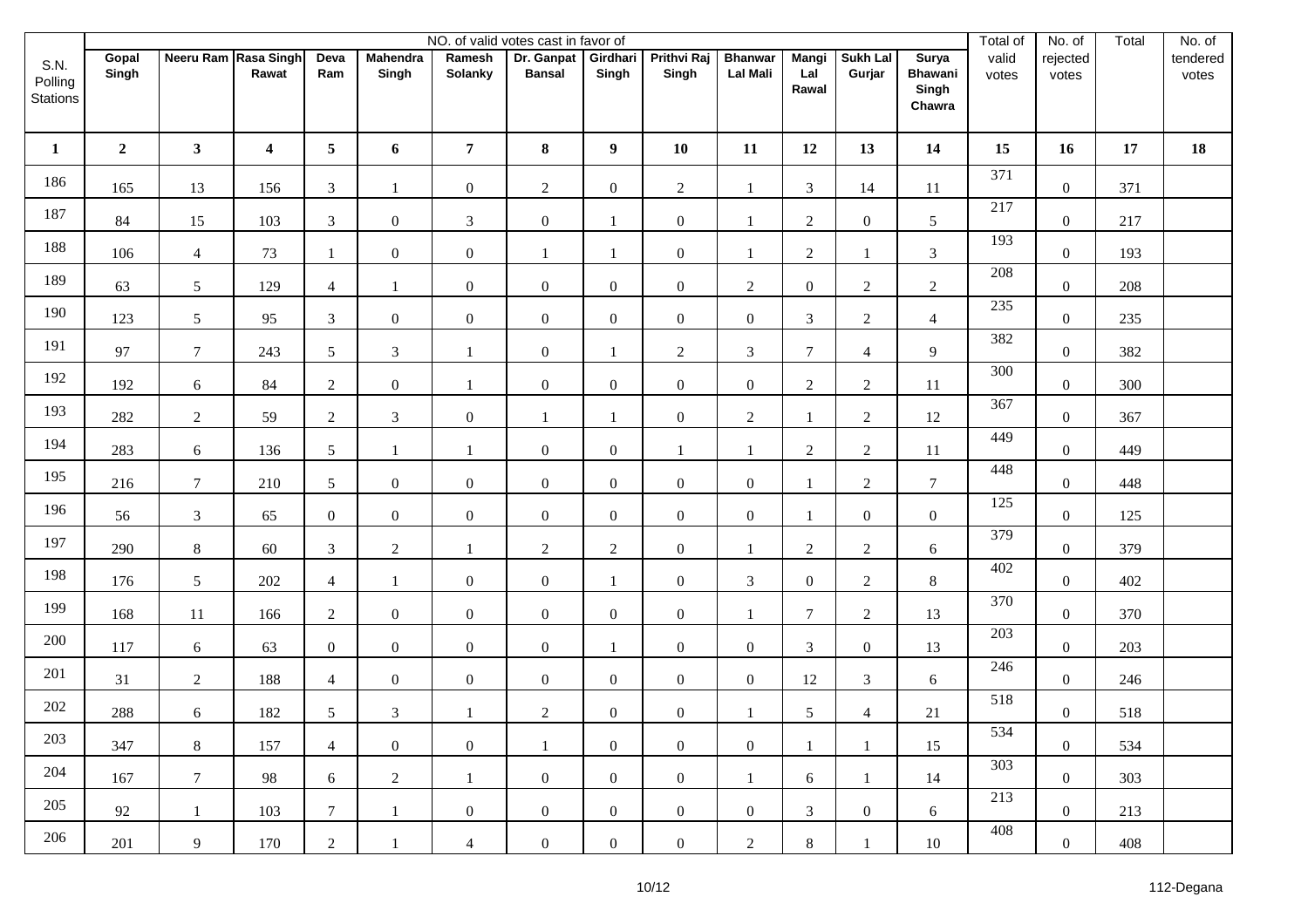|                                                                                                                                                                          |                |                      |                         |                |                          |                   | NO. of valid votes cast in favor of |                   |                             |                            |                       |                    |                                                   | Total of       | No. of            | Total  | No. of            |
|--------------------------------------------------------------------------------------------------------------------------------------------------------------------------|----------------|----------------------|-------------------------|----------------|--------------------------|-------------------|-------------------------------------|-------------------|-----------------------------|----------------------------|-----------------------|--------------------|---------------------------------------------------|----------------|-------------------|--------|-------------------|
| S.N.<br>Polling<br><b>Stations</b>                                                                                                                                       | Gopal<br>Singh | Neeru Ram Rasa Singh | Rawat                   | Deva<br>Ram    | <b>Mahendra</b><br>Singh | Ramesh<br>Solanky | Dr. Ganpat<br><b>Bansal</b>         | Girdhari<br>Singh | <b>Prithvi Raj</b><br>Singh | <b>Bhanwar</b><br>Lal Mali | Mangi<br>Lal<br>Rawal | Sukh Lal<br>Gurjar | <b>Surya</b><br><b>Bhawani</b><br>Singh<br>Chawra | valid<br>votes | rejected<br>votes |        | tendered<br>votes |
| $\mathbf{1}$                                                                                                                                                             | $\overline{2}$ | $\mathbf{3}$         | $\overline{\mathbf{4}}$ | 5 <sup>5</sup> | 6                        | $\overline{7}$    | 8                                   | $\boldsymbol{9}$  | 10                          | 11                         | 12                    | 13                 | 14                                                | 15             | 16                | $17\,$ | 18                |
| 207                                                                                                                                                                      | 314            | 6                    | 123                     |                | $\mathbf{0}$             | $\sqrt{2}$        | $\boldsymbol{0}$                    | $\boldsymbol{0}$  | $\boldsymbol{0}$            | $\mathbf{0}$               | $\overline{4}$        | $\overline{0}$     | $11\,$                                            | 461            | $\overline{0}$    | 461    |                   |
| 208                                                                                                                                                                      | 240            | $\overline{4}$       | 150                     | $\overline{3}$ | $\mathbf{1}$             | $\mathbf{0}$      | $\boldsymbol{0}$                    | $\overline{0}$    | $\boldsymbol{0}$            | $\overline{2}$             | 11                    | $\overline{4}$     | 17                                                | 432            | $\overline{0}$    | 432    |                   |
| 209                                                                                                                                                                      | 160            | $\overline{4}$       | 253                     | 9              | $\mathbf{0}$             | $\sqrt{2}$        | $\boldsymbol{0}$                    | $\boldsymbol{0}$  | $6\,$                       | $\mathfrak{Z}$             | 9                     | $\mathbf{1}$       | $21\,$                                            | 468            | $\boldsymbol{0}$  | 468    |                   |
| 210                                                                                                                                                                      | 280            | 9                    | 150                     | 11             | 1                        | $\mathfrak{Z}$    | $\mathbf{1}$                        | $\boldsymbol{0}$  | $\sqrt{2}$                  | $\overline{4}$             | $\mathfrak{Z}$        | $\sqrt{2}$         | 19                                                | 485            | $\overline{0}$    | 485    |                   |
| 211                                                                                                                                                                      | 37             | 5                    | 306                     | 11             | $\mathbf{0}$             | $\mathbf{0}$      | $\mathbf{1}$                        | $\mathbf{0}$      | 1                           | 3                          | 11                    | $\overline{c}$     | 30                                                | 407            | $\overline{0}$    | 407    |                   |
| 212                                                                                                                                                                      | 181            | $\tau$               | 148                     | 6              | $\mathbf{0}$             | $\boldsymbol{0}$  | $\boldsymbol{0}$                    | $\overline{0}$    | $\boldsymbol{0}$            | $\overline{4}$             | $\,8\,$               | 9                  | $22\,$                                            | 385            | $\overline{0}$    | 385    |                   |
| 213                                                                                                                                                                      | 110            | $\overline{4}$       | 34                      | $\overline{2}$ | $\mathbf{0}$             | $\overline{0}$    | $0\,$                               | 1                 | $\sqrt{2}$                  | $\overline{3}$             | $\sqrt{2}$            | 13                 | $5\overline{)}$                                   | 176            | $\boldsymbol{0}$  | 176    |                   |
| 214                                                                                                                                                                      | 236            | $10\,$               | 41                      | $\mathbf{1}$   | $\mathbf{1}$             | $\mathbf{1}$      | $\mathbf{1}$                        | $\mathbf{0}$      | $\mathbf{1}$                | $\overline{2}$             | $\mathbf{1}$          | $\mathbf{1}$       | 10                                                | 306            | $\mathbf{0}$      | 306    |                   |
| 215                                                                                                                                                                      | 188            | 6                    | 183                     | $\mathbf{1}$   | $\mathbf{0}$             | $\mathbf{0}$      | $\boldsymbol{0}$                    | $\mathbf{1}$      | $\overline{2}$              | $\overline{0}$             | -1                    | $\mathbf{1}$       | 5                                                 | 388            | $\overline{0}$    | 388    |                   |
| 216                                                                                                                                                                      | $82\,$         | $\mathfrak 3$        | 406                     | $\mathfrak{Z}$ | $\mathbf{1}$             | $\mathbf{1}$      | $\boldsymbol{0}$                    | $\boldsymbol{0}$  | $\boldsymbol{0}$            | $\overline{0}$             | $\boldsymbol{0}$      | $\mathbf{1}$       | $\sqrt{5}$                                        | 502            | $\boldsymbol{0}$  | 502    |                   |
| 217                                                                                                                                                                      | 170            | $\mathfrak{S}$       | 138                     | $\mathfrak{Z}$ | $\mathbf{0}$             | $\boldsymbol{0}$  | $\boldsymbol{0}$                    | $\mathbf{1}$      | $\boldsymbol{0}$            | $\overline{2}$             | $\sqrt{2}$            | $\mathbf{1}$       | $\sqrt{6}$                                        | 328            | $\mathbf{0}$      | 328    |                   |
| 218                                                                                                                                                                      | 140            | $\,8\,$              | 176                     | 6              | $\mathfrak{Z}$           | $\boldsymbol{0}$  | $\boldsymbol{0}$                    | $\boldsymbol{0}$  | $\mathbf{1}$                | 3                          | 6                     | $\overline{2}$     | 11                                                | 356            | $\mathbf{0}$      | 356    |                   |
| 219                                                                                                                                                                      | 256            | $\,8\,$              | 60                      | $\mathfrak{Z}$ | $\mathbf{0}$             | $\mathbf{0}$      | 1                                   | $\mathbf{1}$      | $\mathbf{1}$                | $\overline{2}$             | $\sqrt{2}$            | $\mathfrak{Z}$     | 9                                                 | 346            | $\boldsymbol{0}$  | 346    |                   |
| 220                                                                                                                                                                      | 281            | $\overline{7}$       | $74\,$                  | $\overline{2}$ | $\mathbf{0}$             | $\overline{2}$    | $\boldsymbol{0}$                    | $\boldsymbol{0}$  | $\boldsymbol{0}$            | $\overline{0}$             | $\mathbf{1}$          | $\mathbf{1}$       | $7\phantom{.0}$                                   | 375            | $\boldsymbol{0}$  | 375    |                   |
| 221                                                                                                                                                                      | 38             | 10                   | 224                     | $\tau$         | 1                        | 1                 | $\boldsymbol{0}$                    | $\mathbf{1}$      | $\boldsymbol{0}$            | $\mathfrak{Z}$             | 6                     | $\overline{c}$     | 10                                                | 303            | $\mathbf{0}$      | 303    |                   |
| <b>Total</b><br>No.of<br>votes<br>$\bold{re} \boldsymbol{c} \boldsymbol{o} \boldsymbol{r} \boldsymbol{d} \boldsymbol{e} \boldsymbol{d}$<br>at Polling<br><b>Stations</b> | 44945          | 2555                 | 24036                   | 634            | 170                      | 117               | 83                                  | 90                | 124                         | 250                        | 424                   | 378                | 1591                                              | 75397          | $\pmb{0}$         | 75397  |                   |